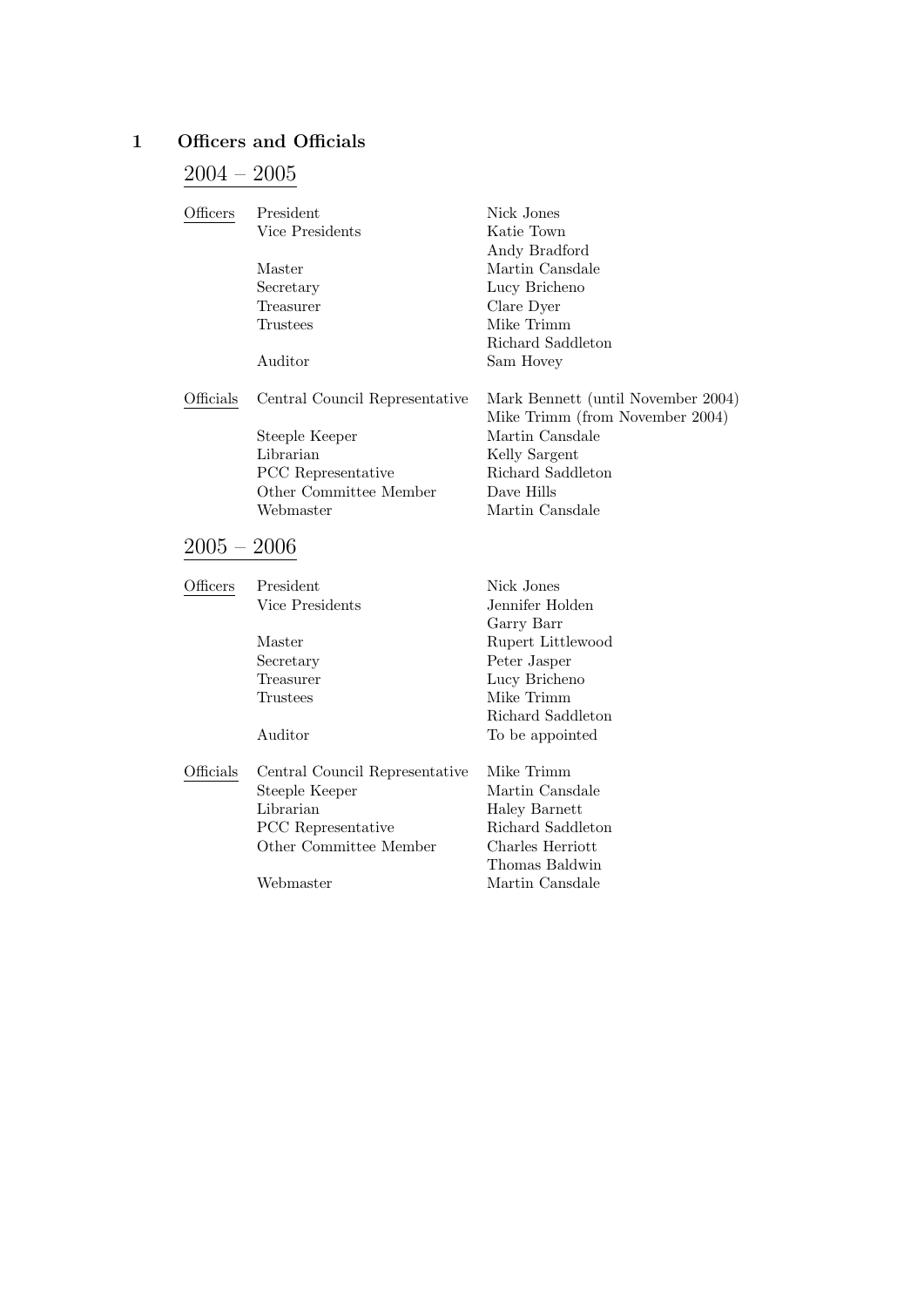# 2 Master's Report

Thanks to a large intake of enthusiastic Freshers, plenty of regular attenders, and welcome visits by many others, the story of the last year seems mainly one of crowded ringing rooms.

This year's ringing for service and at practices has ranged from Plain Hunt Singles to Orion S Maximus. Service ringing at St Olave's has generally been well attended, with Surprise Major often rung. At least three bells have been rung at Shoreditch each month, despite the problems of the early hour, an awkward location, and clashes with people's other service ringing commitments. The Cumberlands have frequently told me how grateful they and the church are for having the bells rung, so thank you from them and from me to everyone who has been along.

Practices have also been well attended, with towers packed to bursting, and have taken place at Hart Street, Southwark, and St Sepulchre. Touches have ranged from rounds and call changes to 8 spliced and Surprise Maximus. Thanks to effort and concentration from everyone, we've had some good ringing and people making substantial progress.

17 UL peals have been rung this year, including nine handbell peals. The morning of the annual dinner brought a clean sweep of two losses, while eight peal weekend attempts were successful, all including firsts. These ranged from first in method to firsts of spliced, of major, of maximus, in hand, and as conductor. The Saturday morning of peal weekend demonstrated the strength of the society, with simultaneous peals of Bristol Maximus at St Martin-in-the-Fields, four spliced S Major at Waterloo Road, and Plain Bob Major in hand.

There have been 33 UL quarters in the past year, 12 of these rung on handbells. Towers included usual haunts such as Hart Street, St Clement Danes, and Bart's, as well as a trip to Egham - scene of Andy Bradford's undergraduate antics. Handbell venues included a barge on the Grand Union Canal, and the top of the Hart Street bell frame.

Thank you to the committee for all their hard work, to the organisers of this year's various social events, tours, and outings, and thanks to everybody who's contributed to the success of the past year by turning up and bringing so much enthusiasm.

Martin Cansdale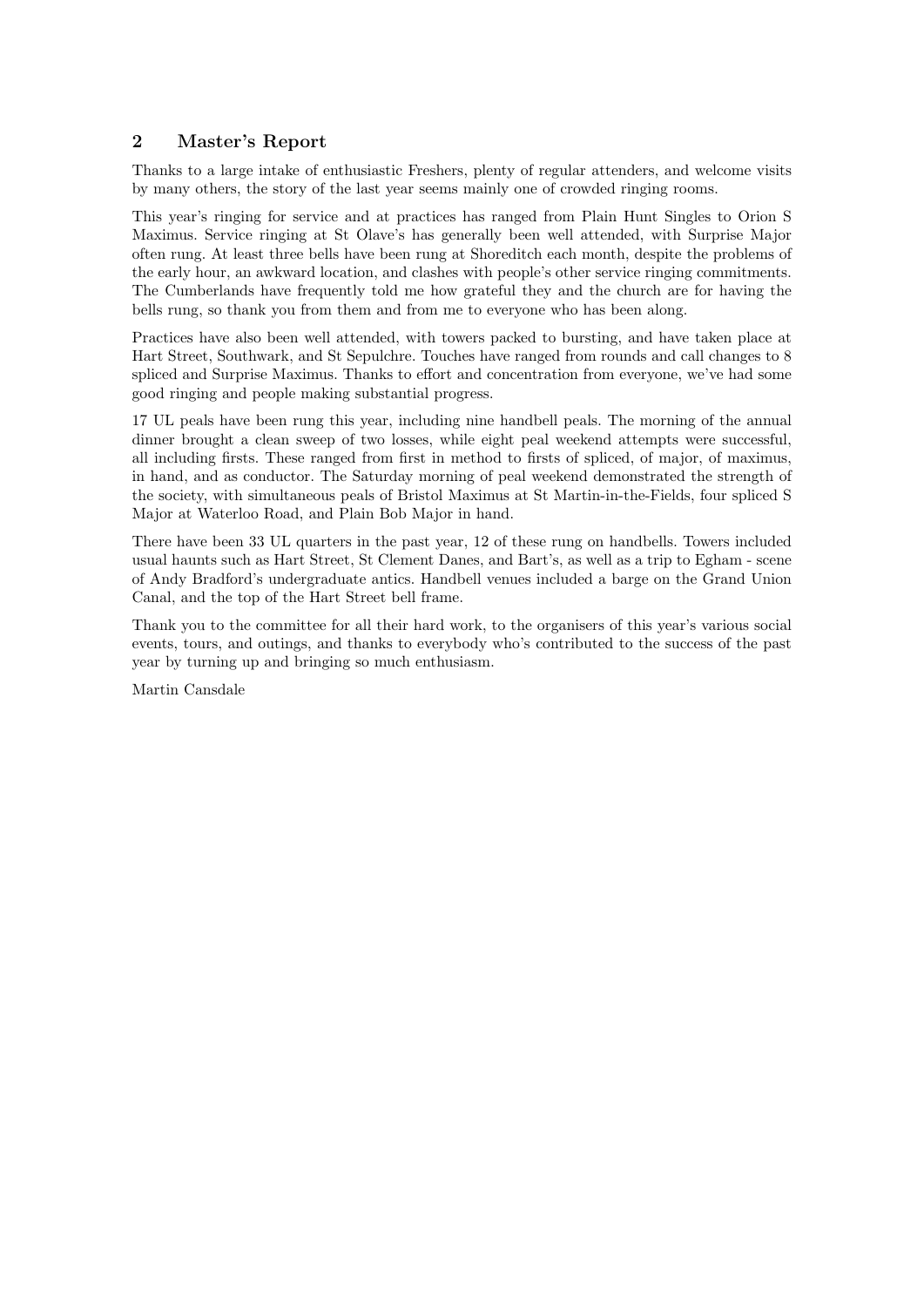# 3 Secretary's Report

Well, hasn't it been a busy year? Hart street has been in great demand from visiting bands, and for peals, quarters and general ringing. Sunday mornings have been well attended as has the wedding ringing. Weddings have been numerous within the society itself this year. Kelly and Ben Sargent, Emma and John Taylor, Fiona and Steven Wheeler, and Eleanor and Simon Linford have all married. Helen Mansfield and Adrian Udal have recently become engaged, and special congratulations must go to Kelly and Ben, on the birth of their son Jacob.

With regret I report the deaths of Alan Thirst; Peter Layton; Vernon Benning, a founding member of the society; Peter Bruce, father of Becky Bruce; and the Reverend Canon Eric Jarvis, an ex-Rector of St Olave's. We were sad to lose the Reverend Cowling as he retired at the end of 2004. He was made an honorary member of the ULSCR in recognition of his support and encouragement of ringing at Hart Street.

The UL have been a particularly sociable lot this year, mostly due to general enthusiasm, and a good intake of freshers, but I think that handbells might have had a part to play. A semi-regular Sunday afternoon slot has led to an increased frequency in our visits to Brick Lane, but I'm worried that they're starting to recognise us at the Sheraz.

We had a number of socials over the summer holidays. The picnic was well attended, partly due to good weather, but mainly as it was so expertly organised - thanks to Katie and Andy! Trees were climbed, games of cricket and frisbee were attempted, and many ice-cube-down-t-shirt attacks took place. I seem to remember going to the pub afterwards, but then things get hazy...

Nick organised a thrilling ringing weekend in and around Newport, including a tour down 'The Big Pit', handbell ringing on the beach, stair-lift-races, and the now infamous Doctor Who board game. Later in the vacation a group of intrepid explorers (led by Jen H) spent a week on and occasionally in a canal around Warwickshire. Unfortunately I missed Jen taking a dip, but I hear the splash was impressive.

The SUA this year took place in Exeter. There was a top UL-attendance, but winning the 8 bell trophy seemed less of an achievement than drinking out of it. ECG organised some good towers and better pubs, there was an impromptu wrestling match in the church hall, and we just about managed a hung-over 720 of bob minor in a Nissan Micra.

This year's dinner was superb. We were back in the Habit once again, with engaging speeches from the Reverend Cowling, Dave Hills, and Martin, who all coped well with the customary heckling. Later in the evening Roger Bailey's dancing was inspirational to others, and Clare has kindly kept a record of events for us through her pesky digital camera. Many thanks to the organisers (Sam, Becky and Katie) for doing such a good job.

I wasn't planning on mentioning ringing, but I ought to say what a sucessful time we had on Peal Weekend this year, getting everyone into the same pub in central London \*and\* taking the majority of them to Wong-Kei's for a Chinese meal was no mean feat!

After last years freshers' tour, anything would have been an improvement, but this year we managed to squeeze in two! Garry gave us a bonus day out in rainy East London, while Kelly organised the main trip - deep into the mists of Hampshire.

There were a couple of miscellaneous events, UL-go-to-the-theatre, and a Shrove Tuesday pancake party spring to mind, and I'm sure there's a lot I've missed out! Thanks to everyone for organising and participating in the ringing and social events this year. I really enjoyed being involved with the comittee, and would like to wish the new secretary all the best for the coming year.

Lucy Bricheno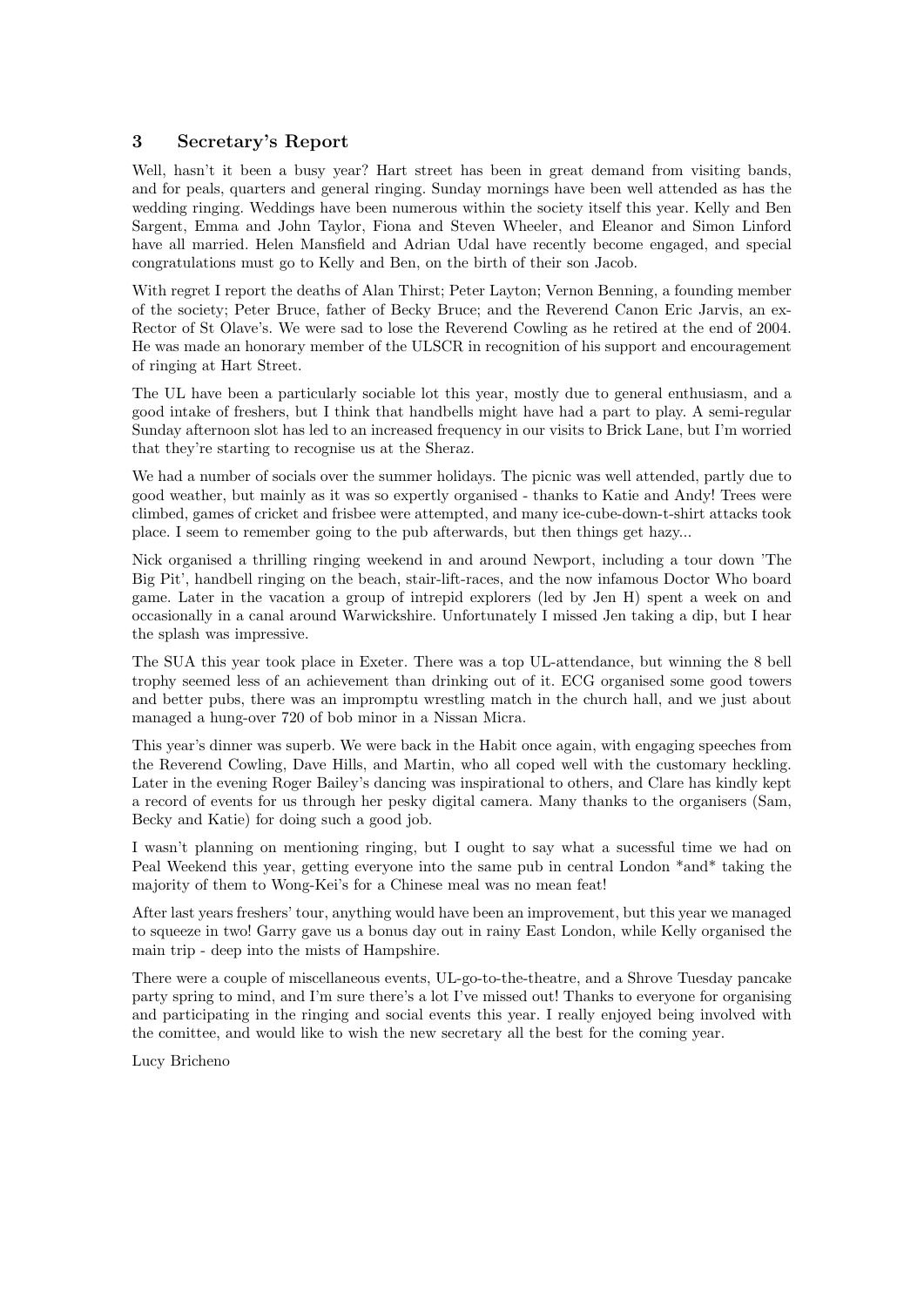### 4 Steeplekeeper's Report

There are still eight ropes in the ringing room, and these each appear to have a bell on the end.

Routine maintenance has involved the tightening of all bolts, and fiddling with twiddle-pins to correct odd-struckness. The treble stay was replaced after being cracked, possibly by visitors, then well and truly finished off when Olly rang it up. Many thanks to Garry for making the new stay.

The lock on the tower door also had to be fixed, after falling off when the President slammed the door shut. The repairs involved Garry repeatedly hitting a metal plate, while the unfortunate President was trapped on the stairs and subjected to a constant stream of innuendo. Thanks to both for their help.

Lastly, thanks to everyone who took part in the recent tower spring clean, and to Chris Kippin for periodically removing bags of rubbish.

Martin Cansdale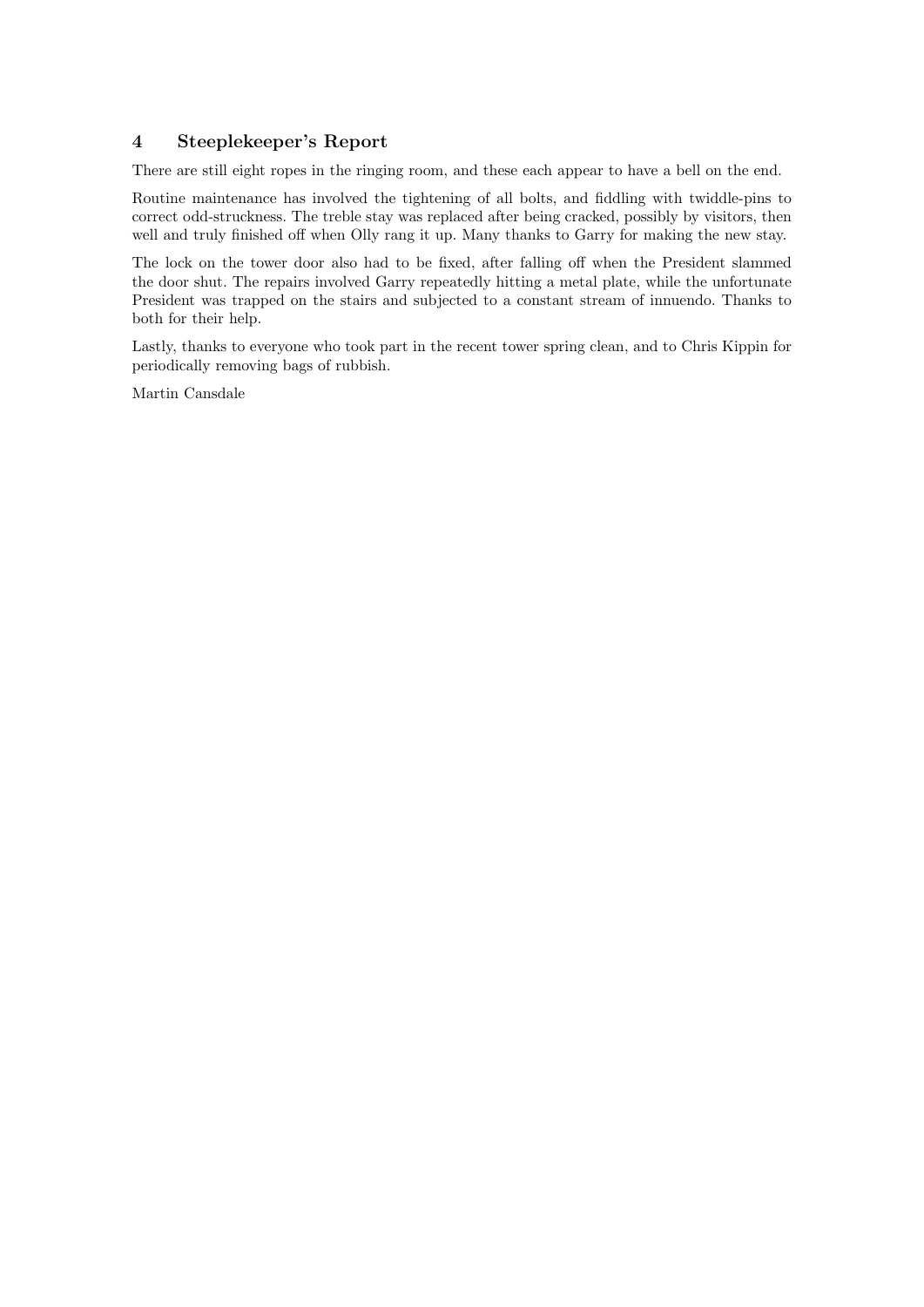| Balances $b/f$    | Community Account<br>Halifax Savings Account<br>Petty Cash<br>RW account                                                                       |                                                                       | 287.18<br>1,020.52<br>247.73<br>29.77<br>1,585.20 |
|-------------------|------------------------------------------------------------------------------------------------------------------------------------------------|-----------------------------------------------------------------------|---------------------------------------------------|
| Income            | Membership and subs<br>Donations and Steeplage<br>Peal Fees<br>Interest                                                                        | 75.00<br>259.69<br>2.00<br>14.34                                      | 351.03                                            |
| Expenditure       | CC Subscription<br>Handbell Insurance<br>RW expenses<br>Tea, Coffee etc<br>New Stay<br>Sports Kit<br>Visitors Book<br>Dinner loss <sup>*</sup> | 15.00<br>43.05<br>93.51<br>17.97<br>39.03<br>25.00<br>12.49<br>230.60 | $-476.65$                                         |
| Loss for the year |                                                                                                                                                |                                                                       | $-125.62$                                         |
| Balances $c/f$    | Community Account<br>Halifax Savings Account<br>Petty Cash<br>RW account                                                                       |                                                                       | 203.77<br>1,034.86<br>207.19<br>13.76<br>1,459.58 |

# 5 ULSCR Accounts - Year Ended 31st March 2005

\* Cheques to the value of 240 were not paid in until after the year end, and one late payment of 30 had not yet been received. Thus the dinner actually made a profit of 39.40.

Peal fees were also not paid until after year end. They will be included in next year's accounts.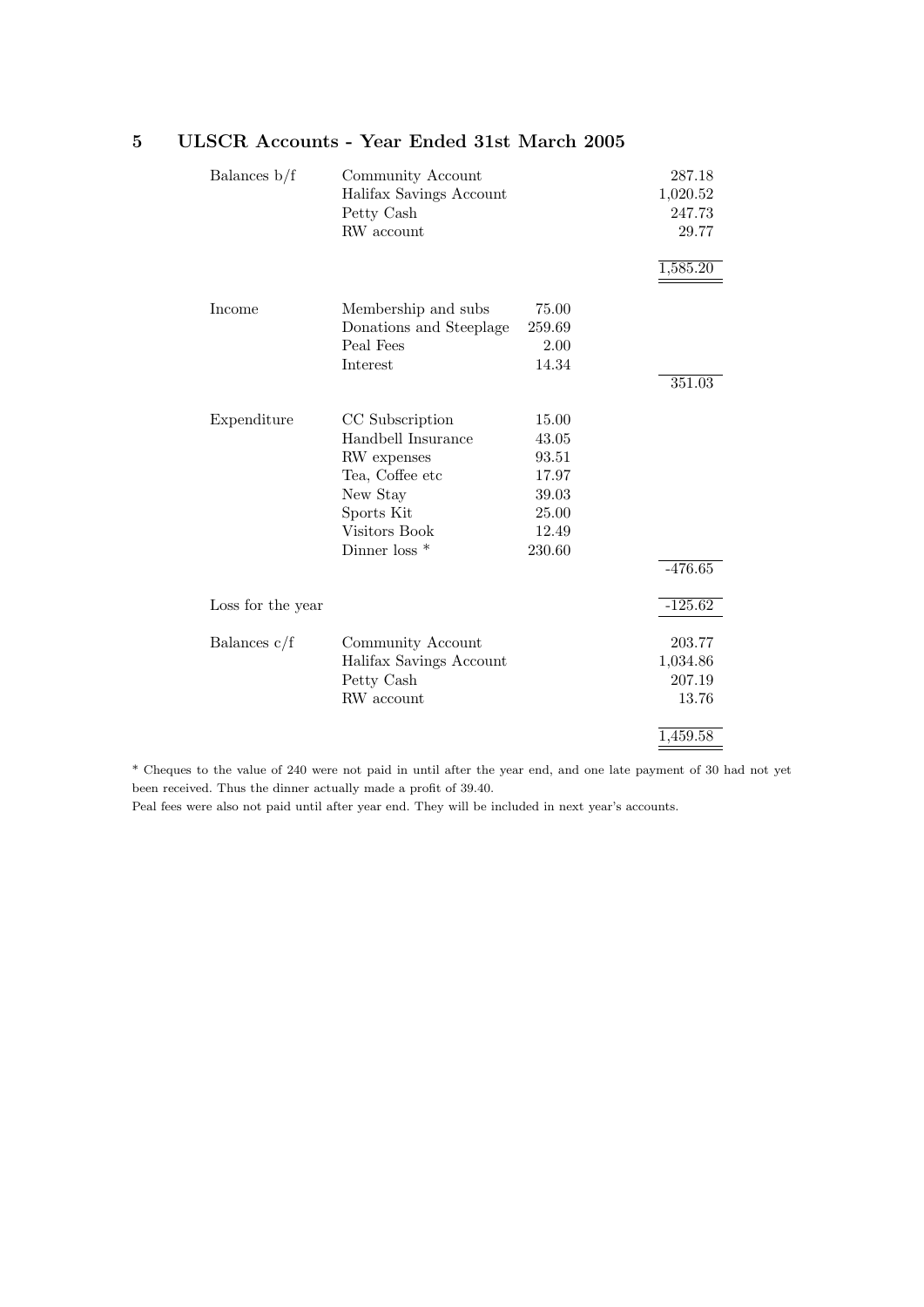# 6 Picnic 2004

13th June 2004

One summer's day in June 2004 a rather important event occurred in the annual calendar: the UL Annual Picnic.

The afternoon's festivities began with a successful quarter peal of Cambridge Royal at Clement Danes called by the picnic organiser: Katie. This was followed by parties in various cars and using public transport to go via Sainsbury's if necessary to pick up drink. From here the UL in dribs and drabs met at Regents Park including those who hadn't been in the quarter and the now annual discussion over whether you have to pay to park in the Inner Circle was had.

The UL picked a spot near the children's playground but far enough away from the zoo that none of the UL would be mistaken for escaped inhabitants. One issue, however, with this spot which materialised after some time and not hastened by the consumption of alcohol was that there appeared to be no general public conveniences nearby. This problem was remedied by pretending to be accompanied by an imaginary small child and using the children's playground toilets or going for a long walk and discovering that there were no nearby toilets despite them being signposted. The Webb family was at an advantage in these stakes in actually having real small children.

Katie had organised an amazing spread including lots of sweet things, however the food quickly was demolished. I remember Clare bringing Pimm's and some ingenious methods being used to mix it up in the proper quantities and chop the assorted fruit and vegetables that accompany the traditional drink of summer garden parties (and, if the wedding I had been to the day before was anything to go by, the pre-reception drink of choice).

After the UL had taken its fill of food the fun and games began, being accompanied by chatter if necessary to pass the time between laughing at the haphazard attempts of members of the society to play Frisbee and later whilst spectating the wondrous cricket playing abilities of the UL during the annual test match. Andy turned up around the same time that tree climbing, combined with the ice cube relocation games, began.

The day of the 13th June 2004 was being eagerly expected by the great English public, not due to the UL's annual picnic but because it was the day of the France-England football match in Euro 2004. Most of the UL went to a nearby pub to watch the national team's exploits while I drove back to Northamptonshire on the quietest M1 ever. I got home in a record time walking in the door feeling confident England were going to retain their Frank Lampard 1-0 lead despite missing Beckham's penalty being missed. However by the time I had sat down France had equalised and by the time I had made my cup of tea England had lost.

All in all the UL had enjoyed a fantastic picnic ably organised by Katie which far surpassed any disappointment concerning results from pesky football matches.

Jenny H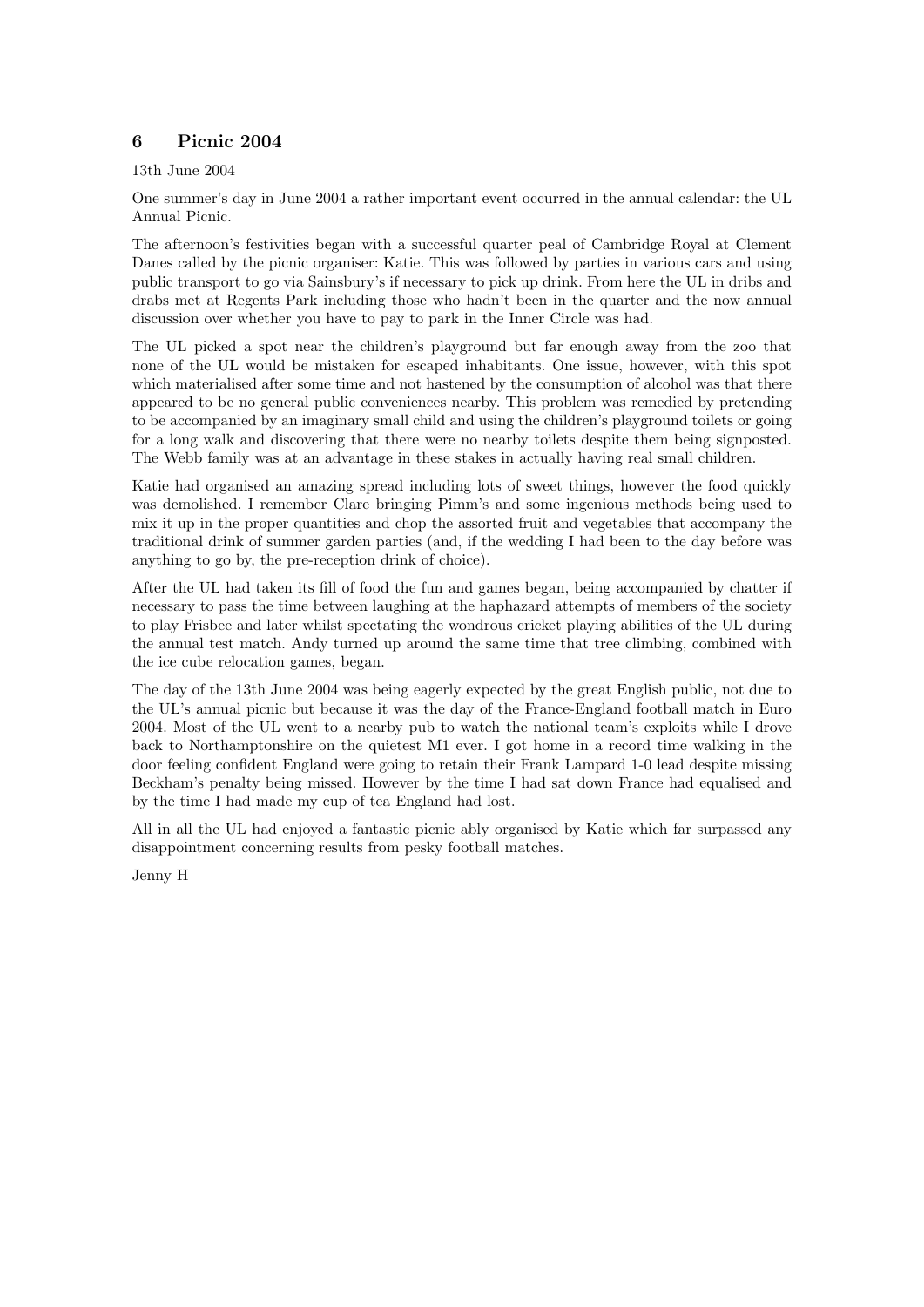# 7 Weekend Tour to Newport

23rd-25th July 2004

The UL arrived in dribs and drabs to Bassaleg on Friday 23rd July. After settling in at Nick's mum's house we went for liquid refreshment down at the local hostelry where everyone was satisfied to find a large selection of beer. After a nice evening we retired to play Trivial Pursuit and to test the 0-60 speed of a stair lift.

Saturday morning started with a nice fried breakfast before we set off to the first tower, St Mary's Abergavenny. The tower step sweepstake was organised whilst we waited for the key and UL day trippers to turn up. After ringing the glorious sounding 10, we headed off to Blaenavon. Whilst waiting to go down Big Pit there were suggestions of taking the handbells down the mine but luckily the plan was abandoned. It was great fun going underground even though most of us wished we were a couple of feet shorter; it was a good job they provided hard hats! Afterwards we rang at Blaenavon church, a nice little 8.

The last tower of the day was St Peter's Mynyddislwyn. After waiting around for ten minutes we assumed a lock out and rang some handbells. However, shortly afterwards the key arrived and we had a quick ring before we had to head off. In the evening we found a great curry house in Newport where even Roy Chubby Brown had eaten. After a few more pints of Black Sheep, Martin and Quentin decided to run back from the pub to Nick's house. It was only about 1.5 miles but uphill all the way. Not surprisingly, both believed that running on a full stomach was fairly stupid. Nick then insisted that we play the Dr Who board game. Luckily no knowledge of Dr Who was required, or we would have been stuffed!

As Sunday morning dawned, we rushed out down the hill to St Basil's Bassaleg for Sunday morning ringing. We had a quick grab at Newport Cathedral. After ringing, we climbed Twmbarlwm mountain (well, we cheated a bit by driving half way up). After lunch in Cardiff we went to the beach. We whiled away the rest of the afternoon by ringing handbells and the men threw rocks into the sea. Finally, five of us helped the local band at Bassaleg ring a quarter peal.

Thanks to Nick for organising the entire weekend and thanks to his mum for letting us invade her house.

Quentin Jackson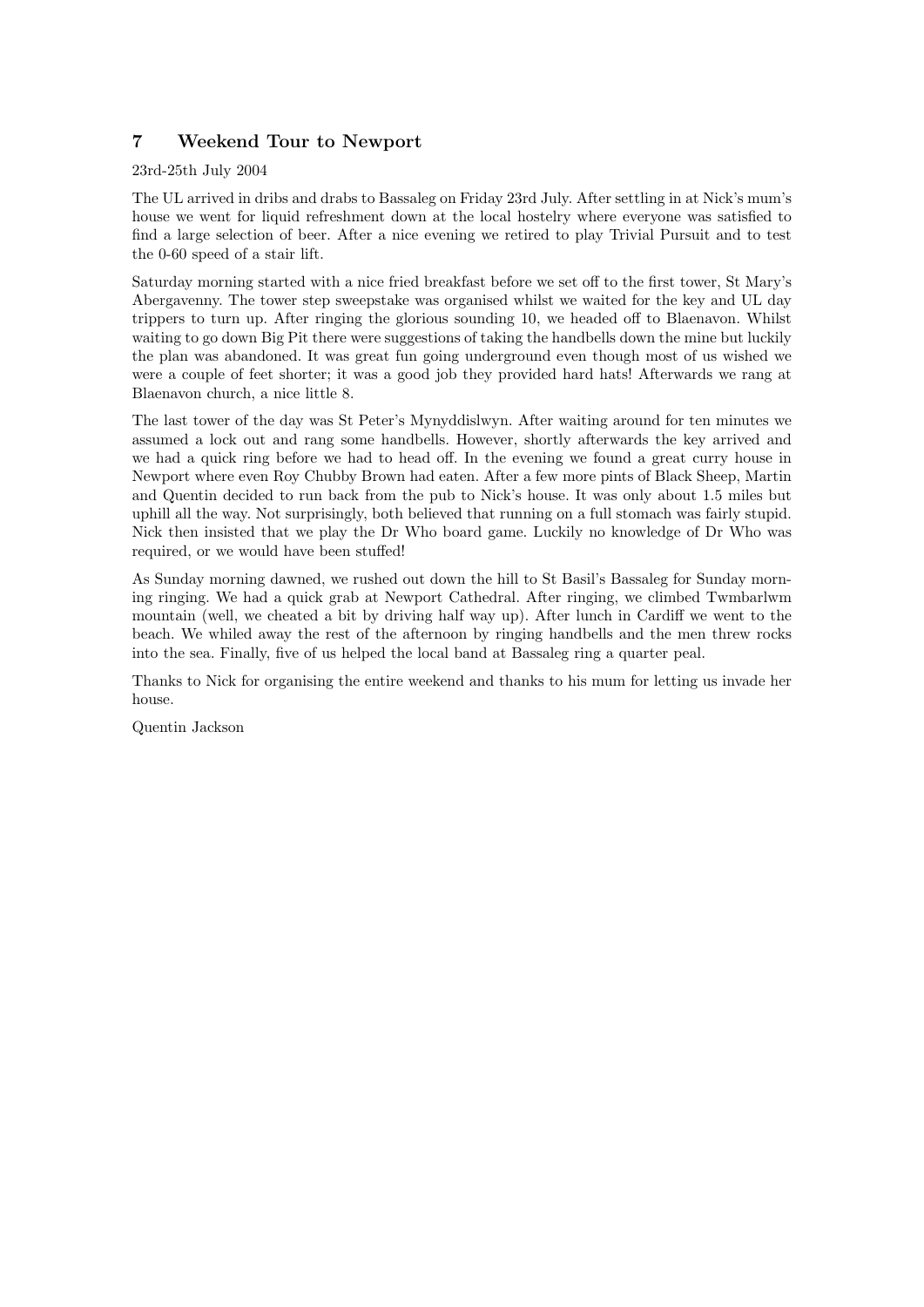# 8 Summer Tour 2004

#### 17th-24th September 2004

An adaptation of "The Rupert Bear Diaries part 59: Meandering in the Midlands"

#### Friday 17th September - Gayton to Heyford

The tour began with a tower grab at Gayton, where we met Jen's Gran, who seemed quite normal really. Chris also had his first organ grab of the week (church organ, that is). The group then travelled to Gayton Marina to pick up the boat and argue over who was sleeping where. We were shown around the boat, the Sexy Swallow, and allowed to drive it away on our word that we'd driven one before. Fools!

Seeing Roger skipping across the grass towards us, ice cream in hand, singing "we're all going on a summer holiday", signalled that the UL Tour 2004 was underway... or certainly that it was time to go.

Having turned down driving lessons, seeing as we all know how to drive a boat and don't need to be told, we were quickly introduced to manoeuvres such as the 'Jackson Slam', seeing drawers in the kitchen flying open accompanied by screams from Clare.

Within a few short hours we had bounced our way up to Nether Heyford and grounded the boat outside a pub for the evening, the Forester's Arms. The evening's entertainment consisted of Northamptonshire bar skittles, during which no one was killed, and a meat raffle, although we left before discovering what the prizes were.

#### Saturday - Heyford to Napton

A tower to start the day, ringing at Nether Heyford. The bells were OK and we rang London, Norwich, Kent and Stedman. We encountered our first locks of the week and Quentin did not make any cup cakes (his first of many failures). At Napton in the evening, Olly managed to get the boat broadside across the canal, causing an approaching barge to shout "give us a clue then" accompanied by suitable arm-waving and eye-rolling signals. Supper in the pub again, followed by darts.

#### Sunday - Napton to Warwick

This was a tough day, with 25 locks in 14 miles, not helped by Mr Saddleton, a well respected pillock of the society, walking along the bank pelting everyone with apples. After finally reaching civilisation we parked our craft in the restored canal basin and headed into town for dither... I mean dinner, after some indecisions, in ASK, followed by a heavy UNO session back on the boat.

#### Monday - Day in Warwick

A not so early start and a day moored in Warwick, giving the kiddies a chance to play in the castle and allowing the boring old farts to creep off and look at art galleries and grab new railway lines.

Jon and Marika joined us at the castle and Nick very generously paid for the tickets for everyone, then asked for the money back.

Those without heart conditions and nervous dispositions went on the 'ghosts alive' tour of one of the towers where the windows were blacked out, the lights were off and actors re-enacted a murder. What with actors jumping out from behind doors at you and whispering in your ear it was difficult to pay attention to who was being murdered. Mary was picked out of the group and beckoned forward by a ghost, no doubt because she looked the most terrified and was clinging onto Olly.

We rang at St Mary's Warwick in the evening. This was lucky, as Quentin failed to confirm the tower and the local only came along out of curiosity. He gave us a nice map of real ale pubs and we went to the nearest one (typical). This was followed by our first and only curry of the week. Quentin had too much beer and on the way home decided to lie down in an adventure playground and steal some road signs. Back on the boat we played Scrabble and Olly scored 69 with SEXOGRAM. He's learning English next week.

#### Tuesday - Warwick to Birdingbury

Quentin's road signs had disappeared overnight. His best day's organisation yet - the local at Leamington was less curious than the Warwick one and we were locked out at the Parish Church. Chris used the time to restock his wardrobe from the charity shop across the road. Two hand bell quarters were rung (Bob minor and Bristol major) later that afternoon and in the evening we went to YAP (yet another pub), where three brave members of the group, demonstrating their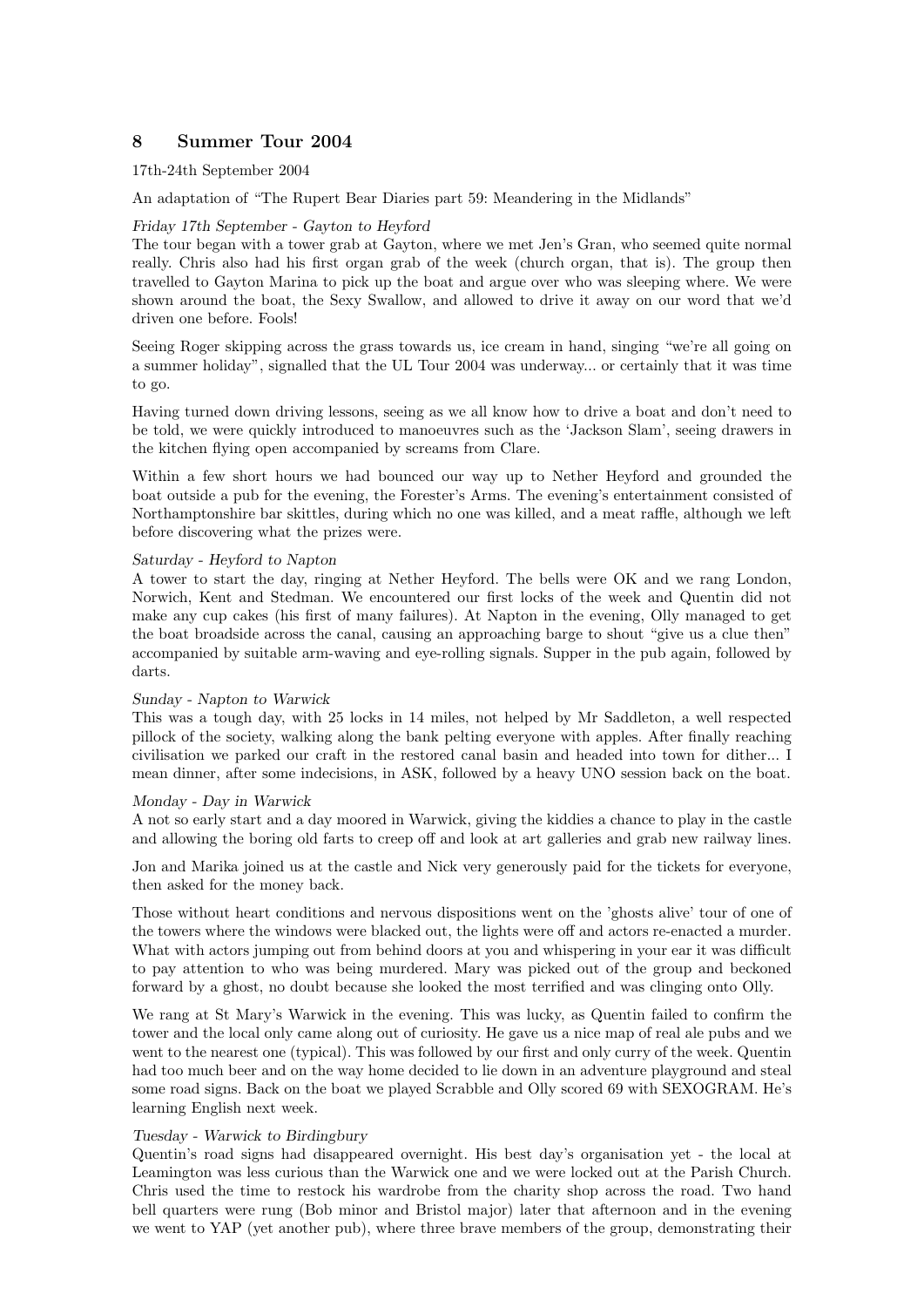competitive spirit, decided to order 'gut buster' meals involving amongst other things a 16oz rump steak, 8oz gammon steak, two lamb chops, two sausages, a quarter chicken, double portion of onion rings and a pile of chips and veg. The challenge was set - who was going to eat the most? They set off at a fast pace, constantly assessing the situation of their competitors. Whilst everyone else had finished their meals the competitors could still be heard saying "I've eaten more of my steak than you" and "but you haven't even started on your chips yet". Quentin was the first to drop out, admitting defeat and taking the remains back to the boat in a doggy bag. Dave and Olly decided on a draw after valiant attempts to finish the meal with neither succeeding but both un-nervingly quiet and red faced. Dave was accused of rule breaking after part of his steak was found stuffed into his serviette and Quentin discovered more food in his doggy bag on returning from the bar. These accusations were fiercely denied and the draw was upheld.

On returning to the boat Olly had to lie down to sleep off the food and Dave managed to stay up to play scrabble. Surprisingly Quentin awoke the next morning to eat some of the remains of gut buster.

#### Wednesday - Birdingbury to Welton

Day six was the final entry in the bear's diary:

"The boat was poled off the bank and the remainder of the previous night's gut busters finished off for breakfast. We got locked out of Braunston and somewhere else and Smithfield Doubles has fired up. Richard is pelting us with crab apples and poison darts. . . . . . the heat is terrible and giant green mosquitoes are tearing the flesh from my body. . . . . . Nick Jones is forcing two hand bells into my hands. . . . . . Quentin is busy making a sludge cake. . . . . . where is the gin bottle. . . . . . I bequeath the UL my second-best bed. . . . . . "

The journal ends abruptly here. The remainder of the tale, therefore, is merely based on distant memories, speculation and lies. So no real change.

At some point during the day, after buying the ingredients for a sponge cake Quentin decided try his hand at baking. Attempt one came out of the oven sunken and uncooked in the middle. After trying several pieces of the cake himself he decided it was unfit for human consumption and gave it to some people who helped us through a lock. Attempt two had more success, this time producing fairy cakes. In Clare's rush to get a photo of the finished cakes coming out the oven, Quentin was hit by a bout of camera fright and they fell on the floor.

Our return journey today included travelling back through a tunnel, sparking a fit of boat rage when Clare took a photo of an oncoming boat (if only we'd had some cake left to give them). What with being blinded by the camera flash and deafened by the boat horn we emerged from the tunnel a little dazed and with a few more dents on the side of the boat than when entering.

#### Thursday - Welton to Bugbrooke

With a new driver taking the tiller the occupants of the boat experienced the 'Bailey Bash'. A loud splash was heard and we turned around to see Jenny swimming towards the bank.

Back on the boat a very lengthy game involving naming famous people led to stories of Roger setting fire to people and a demonstration of Olly's knowledge of porn stars. Meanwhile on the roof of the boat some unknown goings on involving throwing lit matches and re-enacting Quentin walking on the roof were occurring. Loud stamping sounds and screams were heard above Roger's cries of "I cleaned the roof today". The brave few still remaining awake and not sleeping half in and half out of the bed (Dave) or slumped across the table (Olly) attempted to finish the remains of the alcohol.

#### Friday - Bugbrooke to Gayton

In the absence of threatening letters, bailiffs and memory, I can only assume that we must have returned the boat.

Adapted by Olly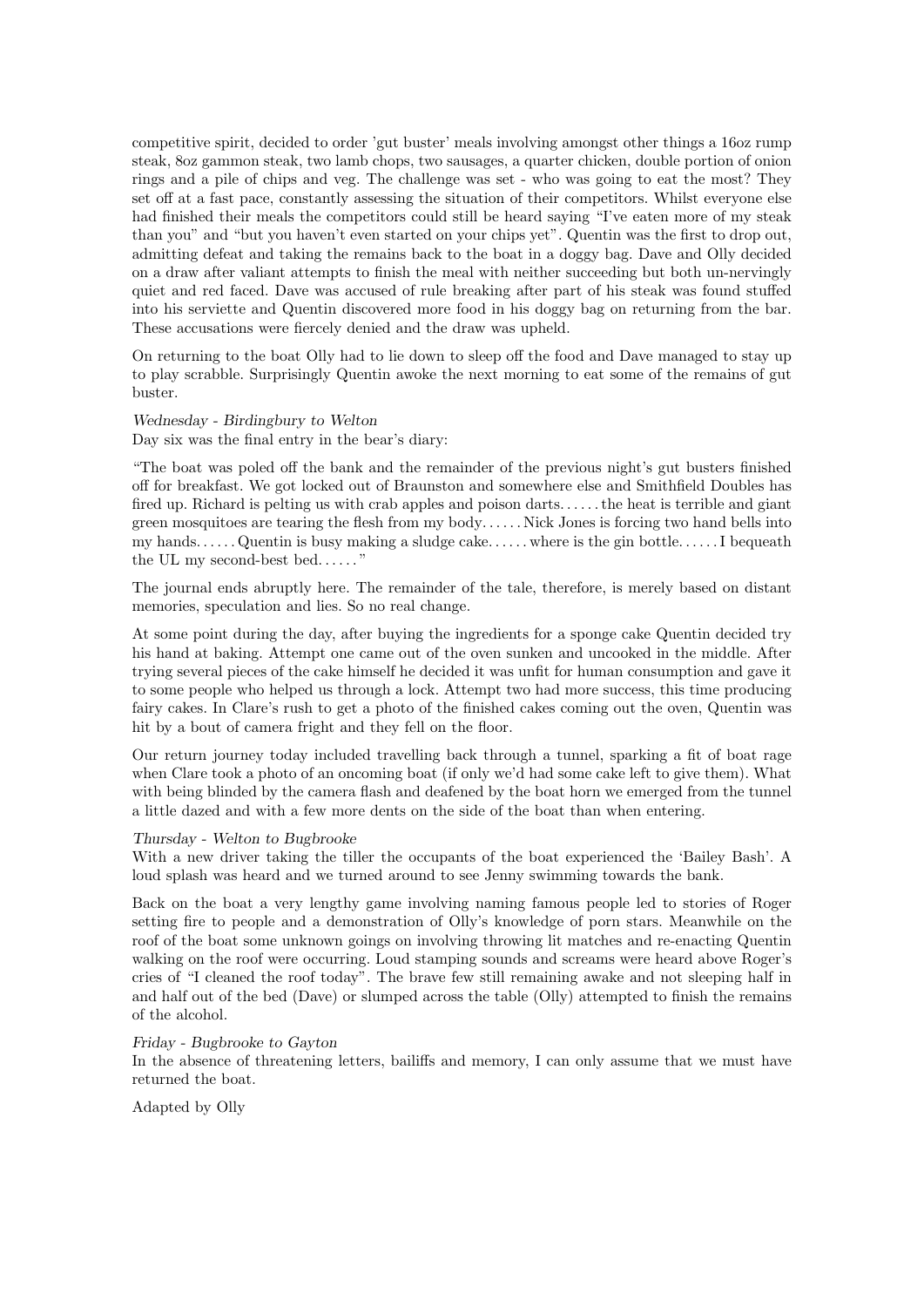### 9 Freshers' Tour I 2004/2005: A report of great brevity

On 16th October 2004, a freshers' tour occurred, courtesy of Garry Barr. It incorporated a number of 8s and 10s in the east of London. The towers before lunch were St. Mary Islington, the recently rehung 8, and Rotherhithe. Dining at lunchtime occurred in the Wetherspoon pub by Greenwich station. From this point on my memory gets even more (if this is possible) hazy, but ringing in the afternoon included at least some, or fewer, of the following towers: St. Alfege, Greenwich; Christchurch, Isle of Dogs; All Saints Poplar. Following the afternoon ringing, a few people, keen to grab the maximum number of towers, headed off to Stepney, a bonus tower for the exceptionally keen. Most, however, seemed exceptionally keen on going for a pint and travelled without delay to the Half Moon, another of Mr Wetherspoon's fine establishments. Soon after the return of the Stepneyers, the next venue of the tour was decided to be Brick Lane where a fine curry was enjoyed and I left a whole bottle of lager. Some of the above is true.

Thanks are due to Garry for organising a splendid tour, and to Nick for getting me to write this report.

Charles

#### 10 A Fresher's Experiences

#### Originally appeared in The Ringing World, 4886/87 p1227. Reproduced by kind permission.

Since arriving in London in mid September, my conversations have been cluttered with people's names, what A-Levels they got and comments on how drunk they got last night. The typical introduction to modern university life I am led to believe — with just an essay or two thrown in for good measure. I had been told about the ULSCR by a few people and seen various articles and adverts about them in the RW. I therefore decided to show up and offer my services on the first practice night of term.

After getting rather lost on the way to St. Olave, Hart Street, even though it is well signposted, I arrived a bit late. Mistaking the timing didn't help either — 7 not 7:30! Not a good start. I was feeling quite shy (I hadn't met a drastically large new group of people for about five years!) but was immediately approached by the Master, asked my name, course and what I could ring, and was promptly placed on the third for a touch!

Everyone in the band was very welcoming and friendly, and the practice passed without further incident. The nearest Wetherspoons was the next stop, and I got to know certain members slightly better...! I was then promptly drafted in to ring for a wedding that same Saturday — that has to be one of my best pieces of advice: weddings can mean useful extra money so sign up for as many as possible. Learn from my mistake though — try not to spend all your hard earned cash that same afternoon in the nearest public house!

Freshers' week came and went, and life progressed as normal — the odd practice, the odd introduction, the odd house party with certain unmentionable games, and so on. (My second bit of advice is try to avoid having to get up before dawn the morning after a house party to go rowing!).

Then about three weeks into term on a mild Saturday afternoon there was the first freshers' tour, which covered a number of towers in East London. Lots of people turned up, some good ringing was done and a nice curry was enjoyed in the evening. The following weekend I rang in another wedding and rang my first quarter for the society — bob doubles in 36 minutes at St. Bartholomew the Great, Smithfield. Tudor bells — what an experience!

The annual freshers' reception also took place that week — where the new intake is traditionally bought drinks and food after the practice; that is if the pub is still serving food..! This was another terrific event, and I even had the satisfaction of beating the Master at table football.

So far I have been having a great time, everyone has been really friendly and welcoming and, of course, I have got to know a lot more people of my generation who ring.

The following weekend I was to meet quite a few more, as the majority of the universities associations in the South congregated in Exeter for the annual striking competition, the SUA. It was hosted by Exeter University which did a grand job in organising towers for general, competition and service ringing throughout the three days, culminating in a trip to the Cathedral, which was an amazing experience, if a bit daunting.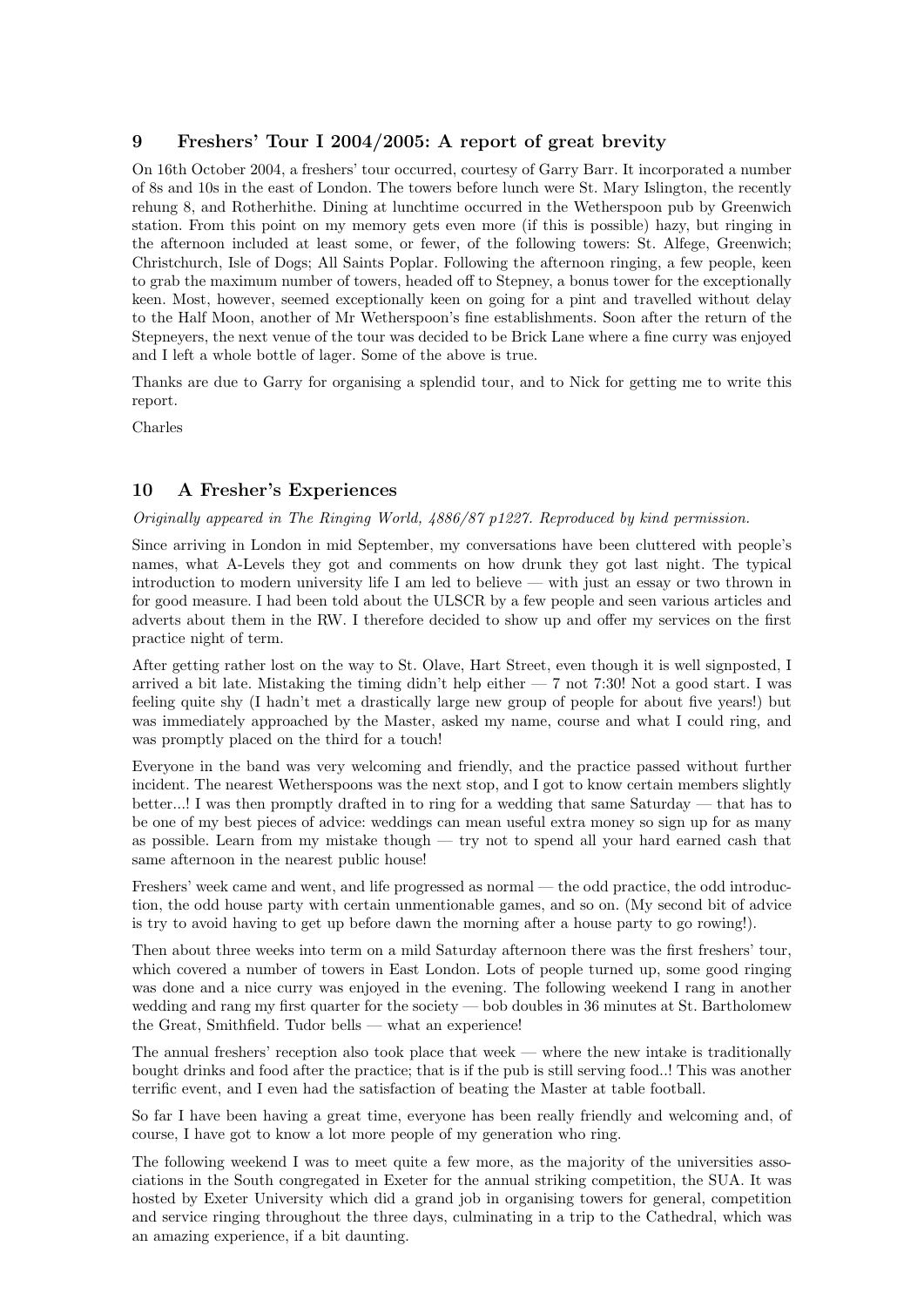The UL officially won the 8 bell, and the 'A' team came second in the 6 bell — not counting the 'ineligible' teams containing people who were not current students. The 6 bell 'B' team performed well until the treble ringer missed his sally — despite a reasonable recovery the mistake had been made. Certain members of the UL then decided to have a dip in the sea at Exmouth, which was very cold but refreshing - if slightly insane!

Next on the agenda was a trip to Southwark Park to see some fireworks. After arriving at six we watched some fire eaters, ate candy floss, played with coloured sparklers, and then eventually saw some fireworks, which were spectacular. The following weekend was Reading Week — it hardly seemed possible that half the term had passed already. A birthday party in Covent Garden for one of the band was well attended, although those who went were unfortunate enough to witness the author's dancing repertoire — which is not to be recommended! The well organised secretary had arranged a trip to see the Reduced Shakespeare Company in Piccadilly. It was the first time that I had seen them — a very funny and well produced production; well worth a visit.

There have been two away practices away from Hart Street — at Southwark Cathedral and St. Clement Danes — which have given people an opportunity to work on their ringing on higher numbers of bells. And of course London isn't short of towers so it is a great place to go if you want to get involved.

Contrary to popular belief there are a lot of young ringers out there and in my experience they are a great bunch. Ringing at university is a terrific way to make quick progress and meet new people, as well as having a good time in the process.

Rupert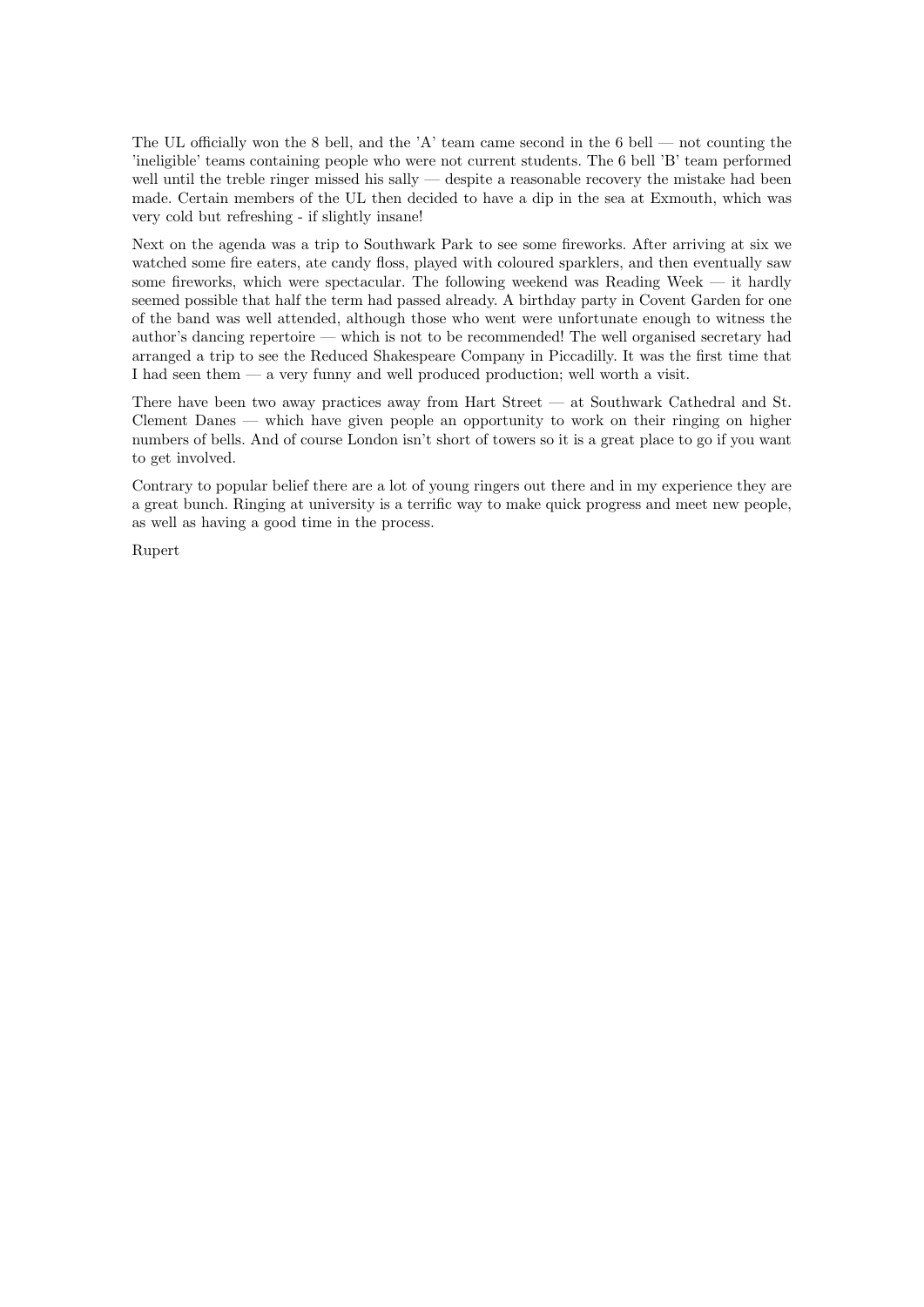# 11 SUA Weekend 2004

29th-31st October 2004 Exeter, Devon

Friday 29th October 2004. There were several groups of people going down. Team Garry in Garry's car, Team Dave in Lucy's car (Dave) and people taking the train. Due to torrential rain the railway was flooded between Bristol and Exeter so it was lucky that Jen and Nick were taking the cheaper but longer route from Waterloo.

Team Dave won the race to Exeter and started the weekend with general ringing at St David's followed by drinking in the Imperial: a Wetherspoon's nearby. The UL appeared to take over a room with members sitting on chairs, tables and floors. We all thought Quentin's luck was in when he was seen talking to a girl for a prolonged period of time but it turned out to be a friend's girlfriend. There were several strange statues in the pub and a group of Americans dressed in fancy dress who probably came off worst in their encounter with the UL. We got to laugh when the various members of the Oxford band were not allowed into the pub due to lack of ID! When the pub chucked us out we went to the lodgings for the weekend — Heavitree Church Hall — except Heather and Chris, Garry, and Nick who had decided local B&B accommodation was the better choice.

The UL had claimed the extreme end of the church hall away from the doors and kitchen but also the toilets, but that meant we got to tread on other people on the way to the toilet!

In the usual manner some people got changed, tried to go to sleep but failed, perhaps due to the bout of Judo going on between Marika and Rupert. The UL didn't need to move to socialise with other societies, as they seemed to flock towards us: obviously the society's magnetism rules supreme. Award for best pyjamas goes to Haley for her "Executive Pyjamas".

At some point we tried to go to sleep only interrupted by some of the Southampton lot trying to steal Lucy back.

Saturday 30th October. The morning dawned early and it seemed to have stopped raining. Members of the ECG (the hosts) turned up to cook breakfast. The UL currently under the grip of handbell fever decided to ring some, so Martin, Lucy and Jen decided to attempt a quarter (I still have no idea why this seemed a good idea) in Lucy's car Dave. After shuffling bells and positions, and many strange looks, we rang a 720 instead and went back to the hall.

The striking competition was being held at St David's where we had been the night before. Once we had all got there we discovered we had been drawn fourth. At this point in time we started realising that the number of eligible bands was dwindling and therefore improving our chances. Some handbell ringing went on, including a quarter attempt on gravestones, which didn't quite survive due to the competition of the test pieces of the striking competition, and one which was succesful. When it was our turn we climbed the tower and rang some Grandsire Triples. The band was Clare, Lucy, Jen, Haley, Charles, Martin, Chris and Rupert (this should be pretty close to the band placing from treble to tenor). After this the UL dithered and split (so not too different to normal) some went to the previous night's pub, others went to a pub in the centre and others went (shock horror) to general ringing at St. Thomas, a fine sounding but tricky ring of bells. It had some cool crystalline structures in the structure. Eventually the UL managed to reunite in a pub and split into two 6 bell teams, 1 eligible and the other scratch-ish.

Lunch was ordered, beer drunk, ringing occurred in various orders the order was not always the preferable one for good ringing due to the late start of the competition. The competition was held at St Petrock, a light but very tricky six. London A rang Cambridge Minor (Charles, Martin, Haley, Chris, Clare and Jen) while London 1 rang Cambridge Minor too (Rupert, Lucy, Quentin, Garry, Rhiannon and Nick). Some people went wrong due to "concentrating more on the awkward bell than the method" and others missed the sally altogether but it's the 6 bell — the UL excels in drinking at SUAs, not any other activity.

After the 6 bell competition was the results of both contests in the church itself, which interrupted various people wrecking the model of ringing in the body of the church. The results are below.

The result was that we won the 8 bell by coming third! Also came 2nd in the 6 bell from the eligible bands.

After the results the party split, those with cars or other transport going to Newton St. Cyres and Pinhoe while those who were walking went to St. Mark's and Heavitree. Another group decided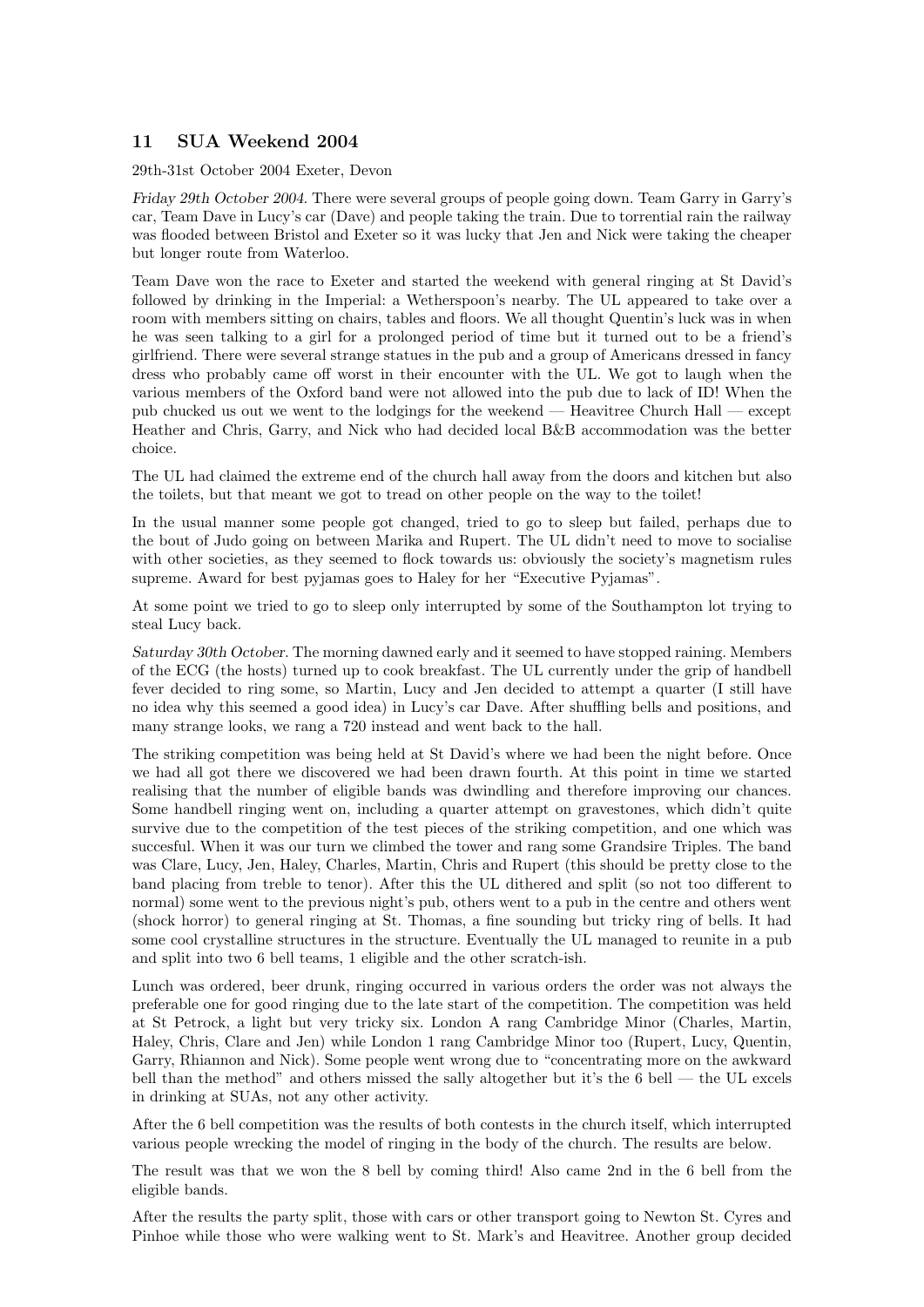| Eight Bell                            | Six Bell                         |
|---------------------------------------|----------------------------------|
| 1st Bristol (Scratch) (1st) 75 faults | 1st Southampton (6th) 8.5 faults |
| 2nd Bath (Scratch) (6th) 93           | 2nd Bath (Scratch) $(5th)$ 9.0   |
| 3rd London $(4th)$ 95                 | 3rd London $(3rd)$ 9.5           |
| 4th Oxford (Scratch) (3rd) 137        | 4th Bristol (7th) 10             |
| 5th Southampton (2nd) 168             | 5th London (Scratch) (5th) 14    |
| 6th Exeter (Scratch) (5th) 187        | 6th Oxford $(1st)$ 14.5          |
|                                       | 7th Exeter (Present) (4th) 17    |
|                                       | 8th Bristol (Scratch) (9th) 20   |
|                                       | 9th Exeter (Past) (2nd) $26.5$   |

that they'd rung a bit too much that day already and went to the pub to drink, spill pints over each other and attempt to answer the quiz. We did go to ringing at Heavitree though.

We went to the designated pub in the centre of town and discovered a slight lack of food. The ECG had tried but there had be a mix up at the pub. Therefore we got lifts in the minibus to the hall where people went for Indian/chinese/pizza/drinking. The UL seemed to actually all end up in the same pub after buying alcohol at the supermarket. Much merriment took place and we admired Rusty's 2 pint glass. There was a film showing in the hall and drinking going on. Martin as the triumphant master insisted on drinking from the 8 bell tankard (we wouldn't want the 6 bell one after several society members were present when it was squashed in Southampton in 2002).

Sunday 31st October. Due to the end of British Summer Time we all got an extra hour in bed. The UL had offered to provide breakfast. This was started after the second morning of the Salon de Luce hair washing service in the kitchen sink.

We went off to different lots of service ringing either at Heavitree or St David's then off to the Boston Tea Party which was a funky coffee house with large photos of the developing world's urban areas. One group went off to attempt a handbell quarter, which was lost, others settled for reading the Sunday papers in the shadow of the cathedral and some went on a shopping trip in the city centre market.

Lunch was in The Malthouse followed by the unique experience of ringing for Evensong at the Cathedral. Various members of the society rang the tenor, rounds and call changes, surprise maximus and grandsire cinques.

Now when there have been floods, roads and rail tracks washed away and the River Exe in full flow the sensible thing is to go home. No, not the UL. We went to Exmouth for a seasonal dip in the English Channel. Martin, Rupert, Jen and Clare went all the way in and demonstrated the relative tans (Jen had just come back from a week on a Greek island) and dexterity of changing underneath a towel. Haley looked on in horror, Lucy and Charles paddled and Garry took lots of photos.

And from this point we left divided in cars for North of the River (Garry driving Haley, Charles and Clare) and South of the River (Lucy driving Martin, Jen and Rupert) stopping en route for food. Garry's car was entertained by Garry and Lucy's car by 'I'm Sorry I Haven't A Clue' and various MP3s of Martin's.

Thanks must go all of the ECG who helped organise the weekend, and for ferrying everyone around in the minibus, also to Matt Hilling and Ian Avery for judging the competitions.

Next year it's being hosted in London, which will be wonderful especially in our 60th Year. Will we retain our 8 bell trophy or will we repeat the exploits of the society when it last hosted the contest in 1998?

Jenny H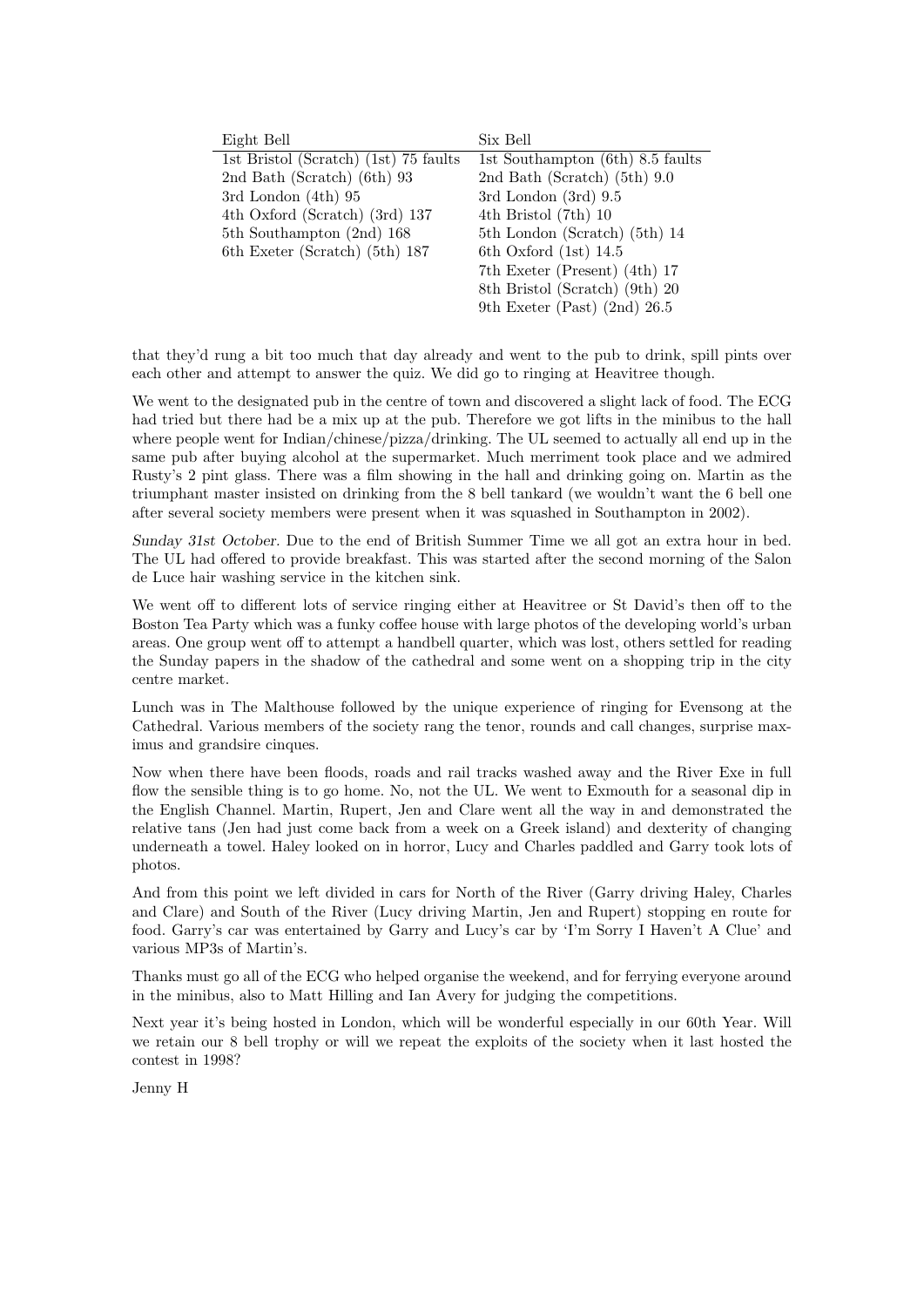# 12 Annual Dinner 2004

27th November 2004

Dinner Weekend got off to a good start with some well-attended pre-pre-dinner ringing at St Mary le Bow on Friday evening. It also happened that I bumped into a friend from my law course (recently ended in York) whilst waiting to be let in. Apparently, the fact that I was hanging abound outside a church was evidence enough to convince her that it probably was me and to come over and say hello.

We had some good ringing that evening ranging from rounds and call changes to Bristol Maximus, followed by enough drinking time for those visiting for the first time that term to try to learn the freshers' names. I say 'try' as there seemed to be an awful lot of them, and it took all weekend to get them all right, but I consider this very healthy for the society, and hope to have just as many new names to learn at our 60th anniversary dinner in 2005.

Dinner day itself began with two peal attempts. Unfortunately, neither was successful, but the handbell band regrouped to score a quarter peal instead. The attempt at Hart Street came to grief too late into the attempt to do anything other than proceed to Imperial (via a consolatory pint, of course, and more unusually, via a French bookshop, which constituted the only Christmas shopping success of the weekend on my part).

The Imperial experience was new to a number of people, me included, and we were all pleased that the physics department (reputedly) regularly makes a project of checking that the tower sway is within safe limits. It did still seem that the view from the window did not remain as steady as might usually be expected, but there were nevertheless no reports of motion sickness.

Ringing at St Mary Abbot, Kensington, followed. There was something of a delay being let in here, but a lock-out was averted when the key arrived. We seemed a little thin on the ground here, some people presumably having drifted off whilst waiting to get in, but those remaining made up for lower numbers with enthusiasm.

Then followed the Dinner itself, for which we returned to The Habit, the previous year's successful venue. The evening started in traditional style with a champagne reception, followed by a very enjoyable meal. Further research could probably have supplied more detail of the menu, but I am sure I recall a very fattening and very tasty chocolate dessert.

As is also traditional, a number of toasts were drunk during the meal, though there didn't seem to be quite so many silly ones as in years past. The Master and President took wine with those who had rung their first HB quarter during the last year (and those who rang with them), and Jenny Holden took wine with all those who had circled the Northampton Ring in a narrow boat. Dave Hills restored the usual order, however, by taking wine with all those wearing a thong!

The speeches followed the meal. Dave Hills spoke first and proposed the toast to the visitors. The response came from the Revd John Cowling, long standing rector of Hart Street, and long-time friend of the Society. Whilst we hope and anticipate that he will continue as the latter for many years to come, he retired from his post at Hart Street shortly after the Dinner. He kindly proposed the toast to the Society, and Martin Cansdale, Master, responded.

The formalities over, the sweepstake on the length of the speeches was alleged to have been a fix (another UL tradition in the making, perhaps?), and the raffle was drawn (and I won my first ever raffle prize!). An adjournment to the bar area was necessary whilst the tables were cleared to provide a dance floor, and the UL and its visitors danced the night away. Jonathan Cresshull led us all in dancing the Macarena and to Wigfield's Saturday Night, and at some point Quentin decided it was simply far too much trouble to pour the beer from the flagon into a glass to drink it. Other unsubstantiated rumours include the romantic liaisons between Martin and Andy Bradford, and serious injury to Clara's foot.

All too soon, it was over for another year, with just the thought of the AuGM to sustain us on our respective journeys home. The meeting passed off smoothly on Sunday afternoon, and was followed by a handbell practice in the church hall.

Many thanks to everyone who was involved in the organisation of the dinner, and to everyone who contributed to what was a successful and very enjoyable weekend.

Alison Elwess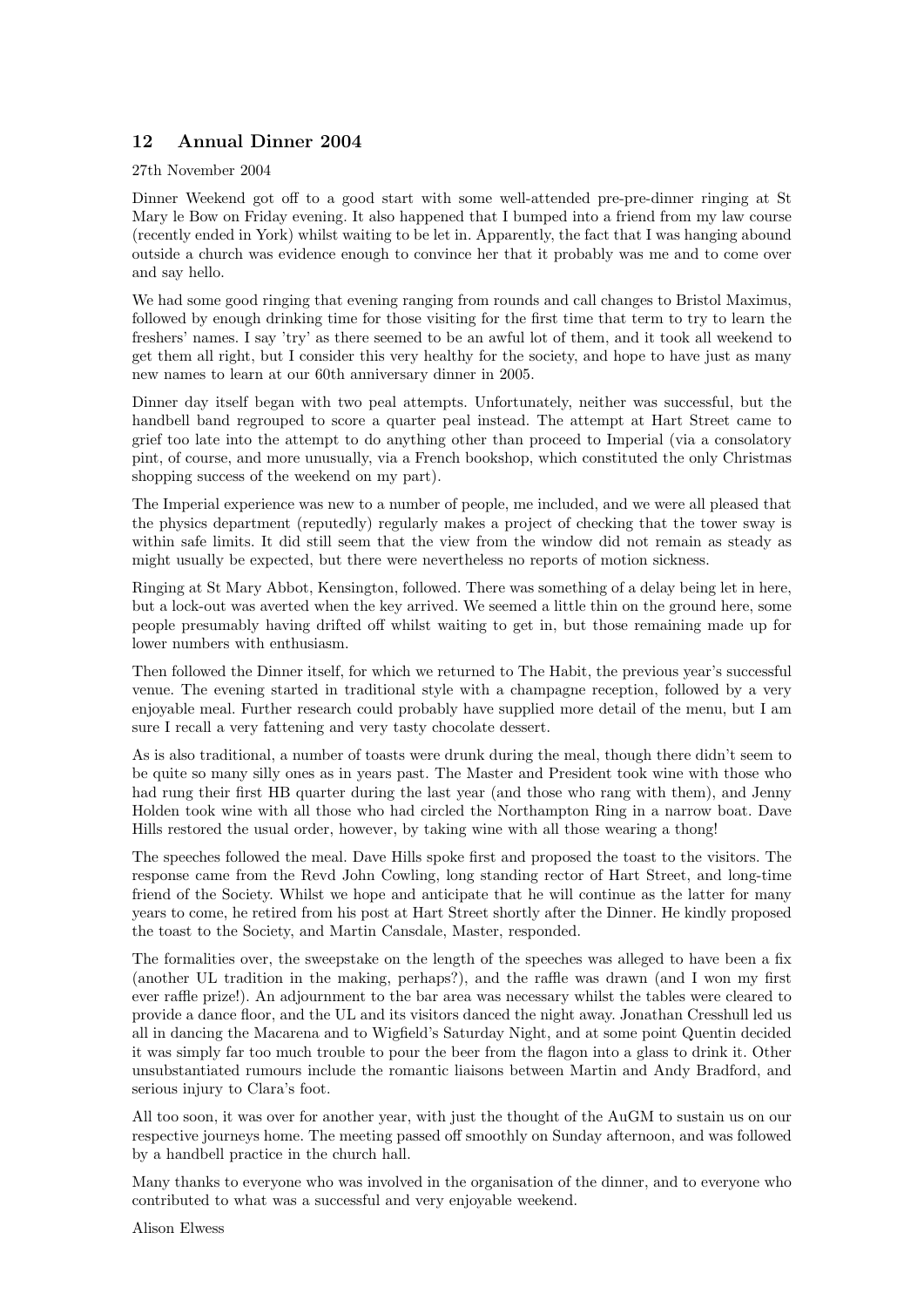# 13 Freshers' Tour II

15th January 2005

The 2005 Freshers' Tour (Mark II) was organised by Kelly Sargent, and went to Hampshire. A good number of cars left London — or Basingstoke in Chris's case — and headed for Froxfield. This was swiftly followed by Privett, after which a pub was found and much — but not too much food and drink was consumed by all. The afternoon towers were Petersfield and Liss, after which everyone headed back to London, and went for drinks in the Head of Steam in Euston. This was followed by a trip to a rather good curry house in Drummond Street, which rounded off a great day out very nicely. Thanks to Kelly for organising a great tour and managing to get the UL outside zone six and in the right place at the right time!

Rupert

### 14 Peal Weekend

#### 11th-13th February 2005

The organisation of UL Peal Weekend is almost always akin to a last minute sprint, so it was not entirely surprising that Martin Cansdale, the current UL Master, had only begun organisation in earnest 3 weeks before the date. When firm details of the peals planned were sent out over a week before the weekend we knew Martin had pulled off a rare coup: not only were the details arriving much earlier than usual (and with more concrete details), there were students involved in every peal and each attempt was something that would help someone progress their ringing. Of course, we had to actually ring them, but this was a very good start!

When the Friday evening arrived various transport problems colluded against Grandsire Caters at Shoreditch. Even after James stepped in at the last minute we still met 9 and, once the willing volunteer to step down had been identified, Yorkshire Major came to grief after 90 minutes. All was not lost, however, as a handbell peal had been successful earlier in the day and extra pub time is always a bonus.

Despite the extra drinking time, Saturday morning saw everyone turn up to the places they were expected. With peals at St Martin-in-the-Fields, Waterloo Road and a handbell peal, 24 UL members were involved on Saturday morning - an impressive feat of organisation. St Martin's had a slow start as the clock hammers needed some attention before we could start, after which a good peal of Bristol Max was scored. Other notable performances were Peter's first of 'just about everything' at Waterloo Road and Lucy's first in hand.

With barely time to say good-bye to our morning bands many of the morning participants dashed off to far-flung London locations (Bromley, Wandsworth and Camden) for more peals. Again Martin had succeeded in organising peals for people to progress (rather than just for the numbers), including Jenny H's first in hand.

Saturday evening festivities started rather later than planned for some who were stuck on a slow train back from Putney, however, once the UL reached the pub much beer was consumed before a trip into China Town for food. The plans for Saturday night clubbing debauchery were put on hold and consequently the peal bands assembling on Sunday afternoon looked rather better than in previous years. Charles called his first peal at Willesden in fine style and a quarter-peal was rung at Clement Danes. Unfortunately 8-spliced at our local tower, Hart St, came to an early end. As expected drinking ensued by each band, with the hardier of the Willesden band eventually making the long-trek back into town.

Congratulations to all the UL members who rang firsts over the weekend (count them there are a lot), and especially to Martin who did an excellent job organising all the ringing. It was an excellent weekend in terms of ringing (8 out of 10 isn't a bad score) and socialising, thanks to all the incumbents and locals who allowed us the use of their bells.

Next year is our 60th Anniversary and the peal weekend will be 10-12th February 06. It would be nice to see UL members outside London getting together to ring peals, or joining the attempts in London, for more details see our website www.ulscr.org.uk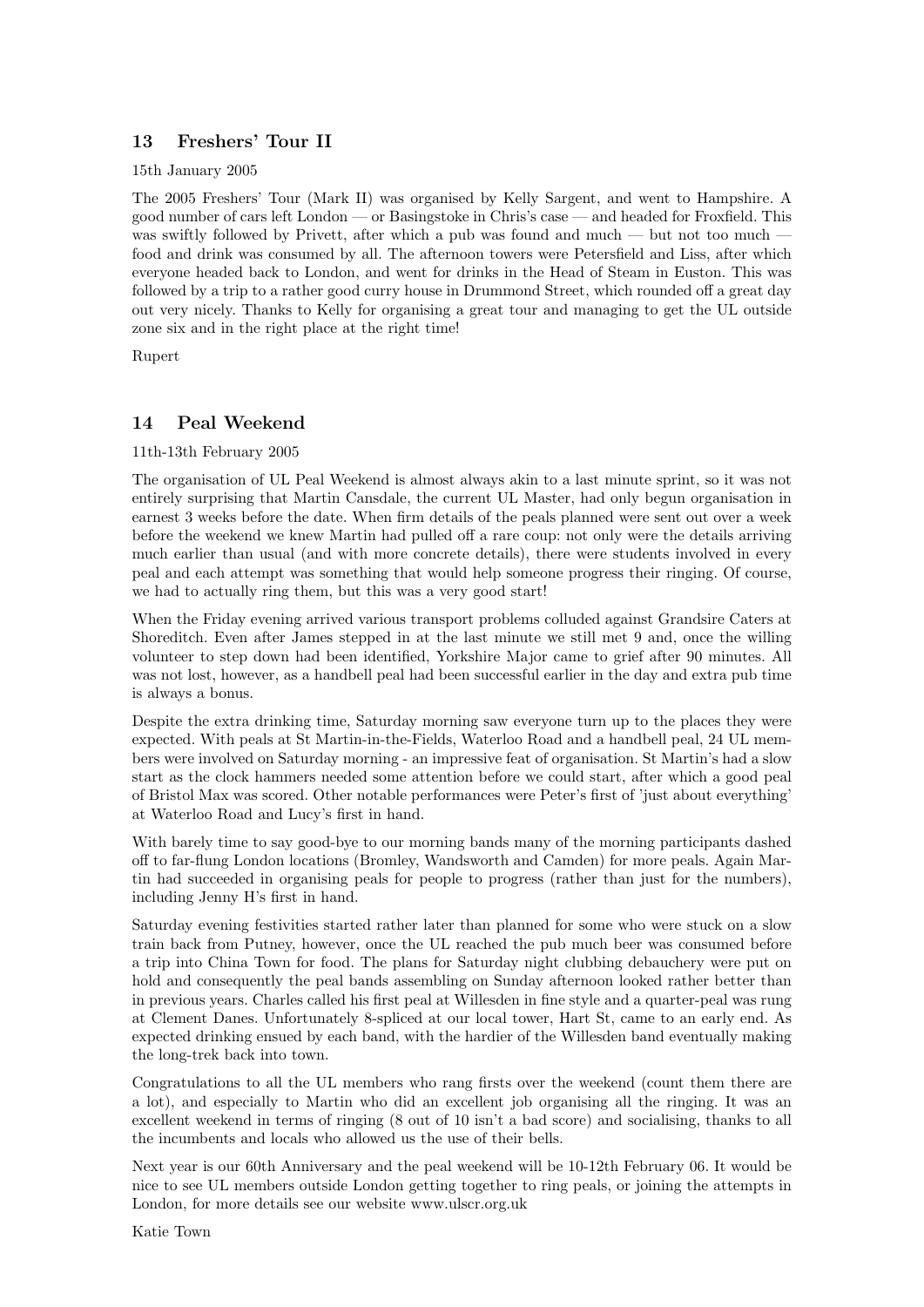#### 15 Peals

#### 15.1 ULSCR Peals

CAMDEN, London 43 Weavers Way Wed May 26 2004 2h21 (15) 5088 Kent Treble Bob Major Comp. William Hudson 1-2 Nicholas W Jones 3-4 Katherine L Town 5-6 Martin J Cansdale 7-8 Oliver D Cross (C) First peal in hand: 5-6. First as conductor in hand. RW 4859.566

CLAPHAM JUNCTION, London 55d Cologne Road Thu Jul 1 2004 2h35 (15) 5040 Kent Treble Bob Royal Comp. Ian R Fielding 1-2 Nicholas W Jones 3-4 Oliver D Cross 5-6 Katherine L Town 7-8 Ian R Fielding (C) 9-10 Martin J Cansdale First on 10 in hand: 9-10. First on 10 in hand as conductor. First Treble Bob Royal in hand: 3- 4. RW 4865.711

CLAPHAM JUNCTION, London 55d Cologne Road Wed Jul 14 2004 2h20 (15) 5088 Oxford Treble Bob Major Comp. John Nichol 1-2 Nicholas W Jones 3-4 Katherine L Town 5-6 Martin J Cansdale 7-8 Roger Bailey (C) First in method: 3-4, 5-6. In memory of Vernon J Benning, a founding member of the Society, whose funeral took place this morning. RW 4868.782

CAMDEN, London 43 Weavers Way Thu Sep 16 2004 2h11 (11) 5088 Norwich Surprise Major Comp. Ian R Fielding 1-2 Nicholas W Jones 3-4 Katherine L Town 5-6 Martin J Cansdale 7-8 Ian R Fielding (C) First Surprise in hand: 5-6. RW 4876.975

WEST HAM, London All Saints Sat Nov 20 2004 3h22 (26) 5152 Spliced Surprise Major (4m: 1312 Bristol, 1280 Cambridge, London, Superlative. 112 com, atw.) Comp. Albert J Pitman 1 James K Eggleston 2 Jennifer A Holden 3 Roger Bailey 4 Charles W G Herriott 5 Andrew P F Bradford 6 Martin J Cansdale 7 Mark A Humphreys 8 Robert C Kippin (C) First on 8: 4. In memoriam Peter Bruce. RW 4889.11

CLAPHAM JUNCTION, London 55d Cologne Road Mon Dec 6 2004 2h19 (12) 5022 Yorkshire Surprise Major Comp. Roger Bailey 1-2 Peter J Blight 3-4 Andrew P Sparling 5-6 Nicholas W Jones 7-8 Roger Bailey (C) RW 4890.36

HART STREET, City of London S Olave Wed Dec 8 2004 3h (11) 5088 Yorkshire Surprise Major Comp. Ian R Fielding 1 B Haley Barnett 2 Jennifer A Holden 3 Lucy M Bricheno 4 James K Eggleston 5 Nicola E Firminger 6 Katherine L Town 7 Martin J Cansdale (C) 8 Andrew R C Kelso First peal inside and on eight bells: 3. Rung by a band of postgraduate students. In memoriam Reverend Canon Eric Jarvis, Rector of St Olave's 1986 - 1990. RW 4889.9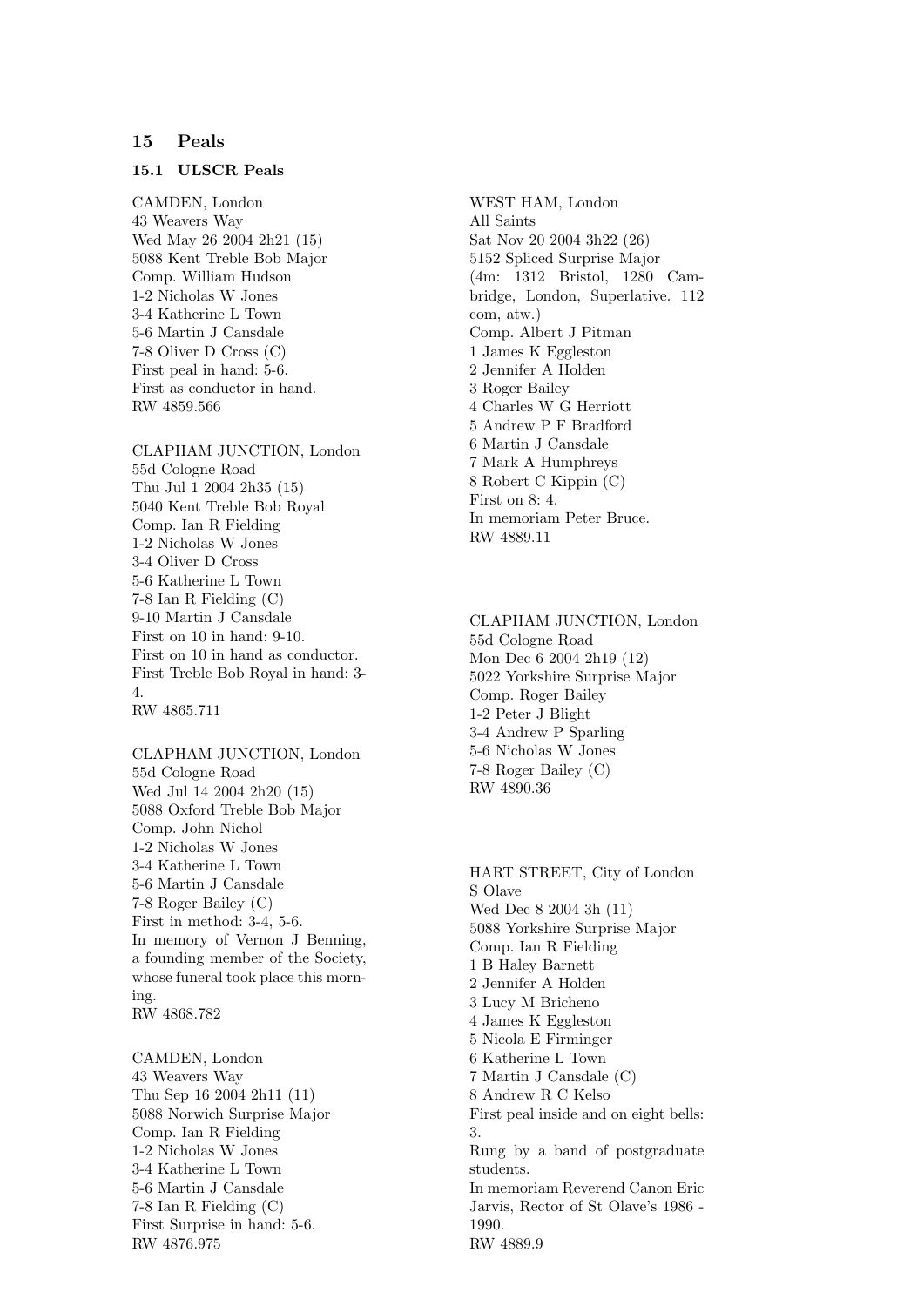CLAPHAM JUNCTION, London 55d Cologne Road Fri Feb 11 2005 2h15 (15) 5088 Lincolnshire Surprise Major Comp. William Barton 1-2 Nicholas W Jones 3-4 Ruth Blackwell 5-6 Roger Bailey (C) 7-8 Martin J Cansdale First Lincolnshire in hand: 7-8. Rung for the Society's peal weekend. RW 4910.529

WESTMINSTER, WC2 Liberties of St Martin-in-the-Fields Sat Feb 12 2005 3h35 (29) 5088 Bristol Surprise Maximus Comp. David G Hull (no. 4) 1 Eleanor J Linford 2 Fiona M Wheeler 3 Charles W G Herriott 4 Andrew J Graham (C) 5 Andrew R C Kelso 6 Andrew P F Bradford 7 Katherine L Town 8 John P W Taylor 9 Martin J Cansdale 10 Terry M Astill 11 Oliver D Cross 12 Robert C Kippin First Maximus: 3. First Bristol S Maximus: 6, 9. 50th peal for the Society: 11. Rung for the Society's peal weekend. RW 4910.529

WATERLOO, London S John the Evangelist Sat Feb 12 2005 3h4 (17) 5088 Spliced Surprise Major (4m: 1344 Rutland; 1248 Cambridge, Lincolnshire, Yorkshire; 90 changes of method, atw.) Comp. Philip G K Davies 1 Rebecca S Bruce 2 Nicola E Firminger 3 Jennifer A Holden 4 B Haley Barnett 5 Peter M Jasper 6 Quentin S A Jackson 7 Michael J Trimm (C) 8 Mark C Bennett First of Major, first of Surprise and first of spliced: 5. Most spliced: 4. 25th peal: 6. Rung for the Society's peal weekend. RW 4910.529

CLAPHAM JUNCTION, London 55d Cologne Road Sat Feb 12 2005 2h20 (15) 5040 Plain Bob Major Comp. E Maurice Atkins 1-2 Nicholas W Jones 3-4 Lucy M Bricheno 5-6 Roger Bailey (C) 7-8 Peter R King First Peal in hand: 3-4 Rung for the Society's peal weekend. RW 4910.529 WANDSWORTH, London the Holy Trinity, West Hill Sat Feb 12 2005 2h54 (15) 5088 London Surprise Major Comp. Stephen J Ivin 1 Andrew P F Bradford 2 James K Eggleston 3 Alison R Elwess 4 Peter J Bennett 5 Andrew R C Kelso 6 Eleanor J Linford 7 Martin J Cansdale (C) 8 Michael J Trimm First London: 2. Rung for the Society's peal weekend. RW 4910.529 BROMLEY, London SS Peter and Paul Sat Feb 12 2005 2h58 (17) 5056 Superlative Surprise Major Comp. Charles H Hattersley 1 Dickon R Love 2 Lucy M Bricheno 3 Fiona M Wheeler 4 Adrian R Udal 5 Jon Waters 6 Robert C Kippin (C) 7 Mark C Bennett 8 Oliver D Cross First Superlative: 2. Rung for the Society's peal weekend. RW 4910.529 CAMDEN, London 43 Weavers Way Sat Feb 12 2005 2h36 (12) 5088 Kent Treble Bob Major Comp. William Hudson 1-2 Jennifer A Holden 3-4 Katherine L Town 5-6 Peter J Blight 7-8 Nicholas W Jones (C) 25th peal and first in hand: 1-2. Rung for the Society's peal weekend. RW 4910.529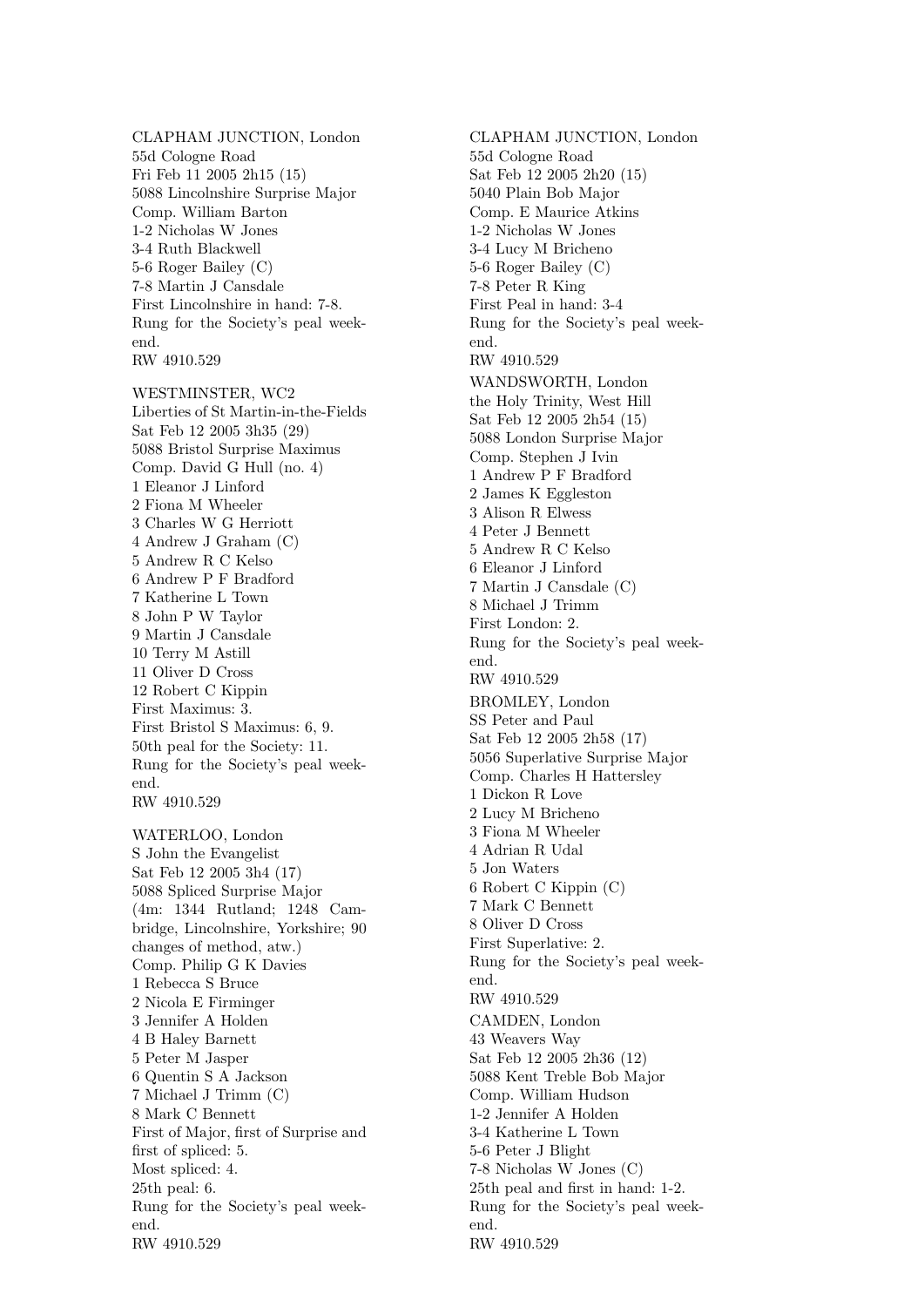WILLESDEN, Middlesex S Mary Sun Feb 13 2005 2h45 (7) 5056 Cambridge Surprise Major Comp. Charles Middleton 1 Roger Bailey 2 Katherine L Town 3 Jon Waters 4 Jennifer A Holden 5 Peter J Bennett 6 Michael J Trimm 7 Charles W G Herriott (C) 8 Martin J Cansdale First peal as Conductor. Rung for the Society's peal weekend. RW 4910.529 KENSAL GREEN, Middlesex 52 Burrows Road Mon Mar 14 2005 2h18 (15) 5088 Yorkshire Surprise Major Comp. John S Warboys 1-2 Katherine L Town 3-4 Nicholas W Jones 5-6 Roger Bailey 7-8 Oliver D Cross (C) First Surprise in hand as conductor. RW 4902.331

#### 15.2 Saint Olave's Society Peals

HART STREET, City of London S Olave Sat May 15 2004 2h52 (11) 5040 Stedman Triples Comp. Philip A B Saddleton 10 part 1 Michael J Trimm 2 Philip A B Saddleton (C) 3 Peter J Bennett 4 C James Hustler 5 Richard S J Saddleton 6 Terry M Astill 7 Mark C Bennett 8 Philip Naylor For the baptism here tomorrow of Harry Thomas James Saddleton. Also wedding anniversary compliment to Richard and Helen Saddleton, married here 15/5/93. RW 4858.542

HART STREET, City of London S Olave Sat May 14 2005 2h49 (11) 5088 Yorkshire Surprise Major Comp. Mark B Davies 1 Alison R Elwess 2 Peter M Jasper 3 Martin J Cansdale (C) 4 Rupert H J Littlewood 5 Andrew P F Bradford 6 Nicholas W Jones 7 Charles W G Herriott 8 Michael J Trimm First Surprise Major: 4. First Yorkshire S Major: 7. Rung on the morning of the Society's AGM, and in memoriam Alan F Thirst, past President of the Society. RW 4914.622

WOKING, Surrey 8 Holbreck Place Sun Jun 27 2004 2h55 (15) 5042 Cambridge Surprise Maximus Comp. Graham A C John 1-2 Nicholas W Jones 3-4 Ruth Blackwell 5-6 Philip A B Saddleton 7-8 Richard A Pearce 9-10 Roger Bailey 11-12 Michael J Trimm (C) First of Surprise Maximus in hand: 1-2, 3-4. Rung as a wedding compliment to Kelly Barnes and Ben Sargent, married the previous day. RW 4864.686

CLAPHAM JUNCTION, London 55d Cologne Road Mon Nov 22 2004 2h16 (13) 5088 London Surprise Major Comp. Stephen J Ivin 1-2 Katherine L Town 3-4 Nicholas W Jones 5-6 Ruth Blackwell 7-8 Richard A Pearce (C) RW 4890.37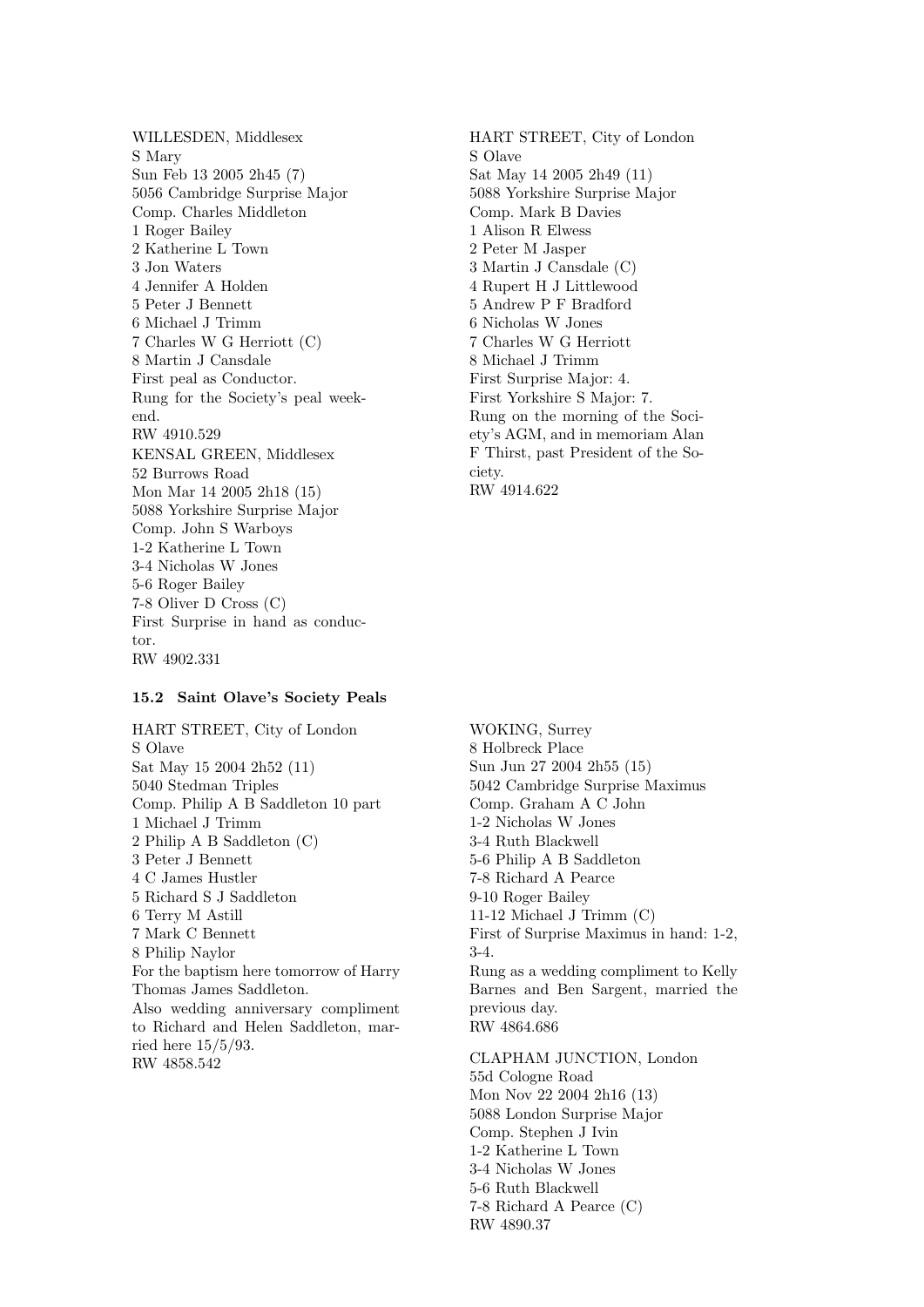CLAPHAM JUNCTION, London 55d Cologne Road Tue Nov 30 2004 2h14 (13) 5024 Kent Treble Bob Major Comp. Donald F Morrison 1-2 Marika Pascovitch 3-4 Oliver D Cross 5-6 Richard A Pearce (C) 7-8 Nicholas W Jones First on 8 handbells: 1-2. With the best wishes of the band to the incoming OUS committee. RW 4890.37

ISLEWORTH, London All Saints Sat May 7 2005 3h8 (16) 5007 Stedman Caters Comp. D Barton 1 Harold W Rogers 2 Rebecca L Sugden 3 Katherine L Town 4 Jennifer A Holden 5 Robert C Kippin (C) 6 James K Eggleston 7 Andrew P Sparling 8 Martin J Cansdale 9 David R Cox 10 Andrew P F Bradford First on 10 and of Stedman: 4. Rung to mark the 60th anniversary of the cessation of hostilities in Europe and remembering those who died. RW 4916.670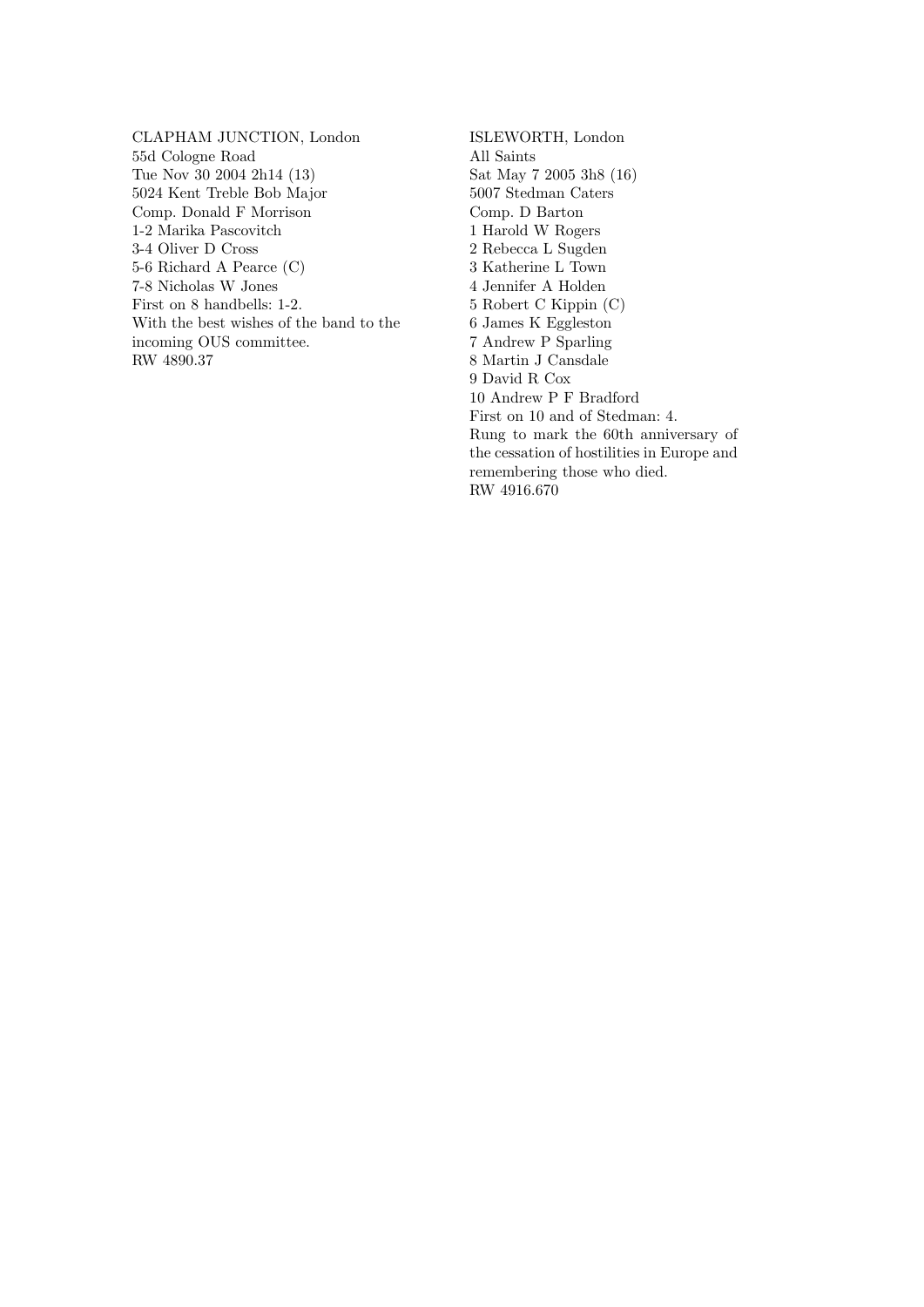### 16 Quarter Peals

Strand, City of Westminster, S Clement Danes. 9 May, 1250 Yorkshire Surprise Major: Nicholas W Jones 1, Marika Pascovitch 2, Lucy M Bricheno 3, Quentin S A Jackson 4, David H W Ottley 5, Alison R Elwess 6, Martin J Cansdale (C) 7, Katherine L Town 8. Rung to thank the outgoing committee for their hard work in the past year, and to wish the new committee equal success.

Smithfield, City of London, S Bartholomew the Great. 23 May, 1260 Spliced Doubles: Garry S Barr 1, Jennifer R Pick 2, David J Hills 3, Quentin S A Jackson (C) 4, Katherine L Town 5.

Hart Street, City of London, St Olave Ringing Room. 27 May, 1344 Plain Bob Major: Katherine L Town (C) 1-2, Richard H Hopper 3-4, Nicholas W Jones 5-6, Quentin S A Jackson 7-8.

First on 8 handbells 7-8. First as conductor in hand. RW594.

Hart Street, City of London, St Olave Ringing Room. 13 Jun, 1260 Plain Bob Minor: Quentin S A Jackson 1-2, Nicholas W Jones 3-4, Martin J Cansdale (C) 5-6. First in hand as conductor. RW762.

Strand, City of Westminster, S Clement Danes. 13 Jun, 1282 Cambridge Surprise Royal: Rebecca S Bruce 1, Jennifer R Pick 2, Katherine L Town (C) 3, Jennifer A Holden 4, Nicholas W Jones 5, Quentin S A Jackson 6, David H W Ottley 7, Ed J Webb 8, Andrew P F Bradford 9, Martin J Cansdale 10.

First of Cambridge Surprise Royal: 7. RW644.

Smithfield, City of London, S Bartholomew the Great. 27 Jun, 1290 Spliced Doubles: Garry S Barr 1, David J Baverstock (C) 2, David J Hills 3, Quentin S A Jackson 4, Martin J Cansdale 5.

For Evensong.

Hart Street, City of London, St Olave Ringing Room. 4 Jul, 1280 Kent Treble Bob Major: Lucy M Bricheno 1-2, Michael J Trimm (C) 3-4, Nicholas W Jones 5-6, Marika Pascovitch 7-8. First on 8 in hand: 7-8. First of Treble Bob in hand: 1-2. RW762.

Hart Street, City of London, S Olave. 8 Jul, 1260 Grandsire Triples: Martin J Cansdale (C) 1, Lucy M Bricheno 2, Rachel S Town 3, Katherine L Town 4, Richard P G Hayhoe 5, Jennifer A Holden 6, David A Town 7, David J Hills 8. First Grandsire: 5. RW762.

Bassaleg, Newport, S Basil. 24 Jul, 1260 Plain Bob Doubles: Jacqueline Jones 1, Clare E F Dyer 2, Lucy M Bricheno 3, Aled Jones 4, Martin J Cansdale (C) 5, Ian Methuen 6, Nicholas W Jones 7, Quentin S A Jackson 8. Rung with 6,7,8 covering. First Quarter: 6. RW807.

Camden, London, 43 Weavers Way. 19 Aug, 1728 Norwich Surprise Major: Nicholas W Jones 1-2, Katherine L Town 3-4, Martin J Cansdale 5-6, Oliver D Cross (C) 7-8.

Hart Street, City of London, S Olave. 26 Aug, 1280 Superlative Surprise Major: David J Hills 1, Lucy M Bricheno 2, Katherine L Town 3, Andrew R C Kelso 4, Martin J Cansdale (C) 5, David J Baverstock 6, Andrew P F Bradford 7, Rebecca S Bruce 8. Rung as a 21st Birthday compliment to Clare Dyer. RW932.

Grand Union Canal, Warwks, "The Pied Wagtail". 21 Sep, 1260 Plain Bob Minor: Jennifer A Holden 1-2, Roger Bailey (C) 3-4, Nicholas W Jones 5-6. Rung on the ULSCR Summer Tour while cruising from Bridge 41 (Leamington) to Bridge 34 (Radford). RW40.

Grand Union Canal, Warwks, "The Pied Wagtail". 21 Sep, 1280 Bristol Surprise Major: Nicholas W Jones 1-2, Roger Bailey (C) 3-4, Robert C Kippin 5-6, Oliver D Cross 7-8. First Bristol in hand: 7-8. Rung on the ULSCR Summer Tour while moored at Bridge 21 (Birdingbury). RW40.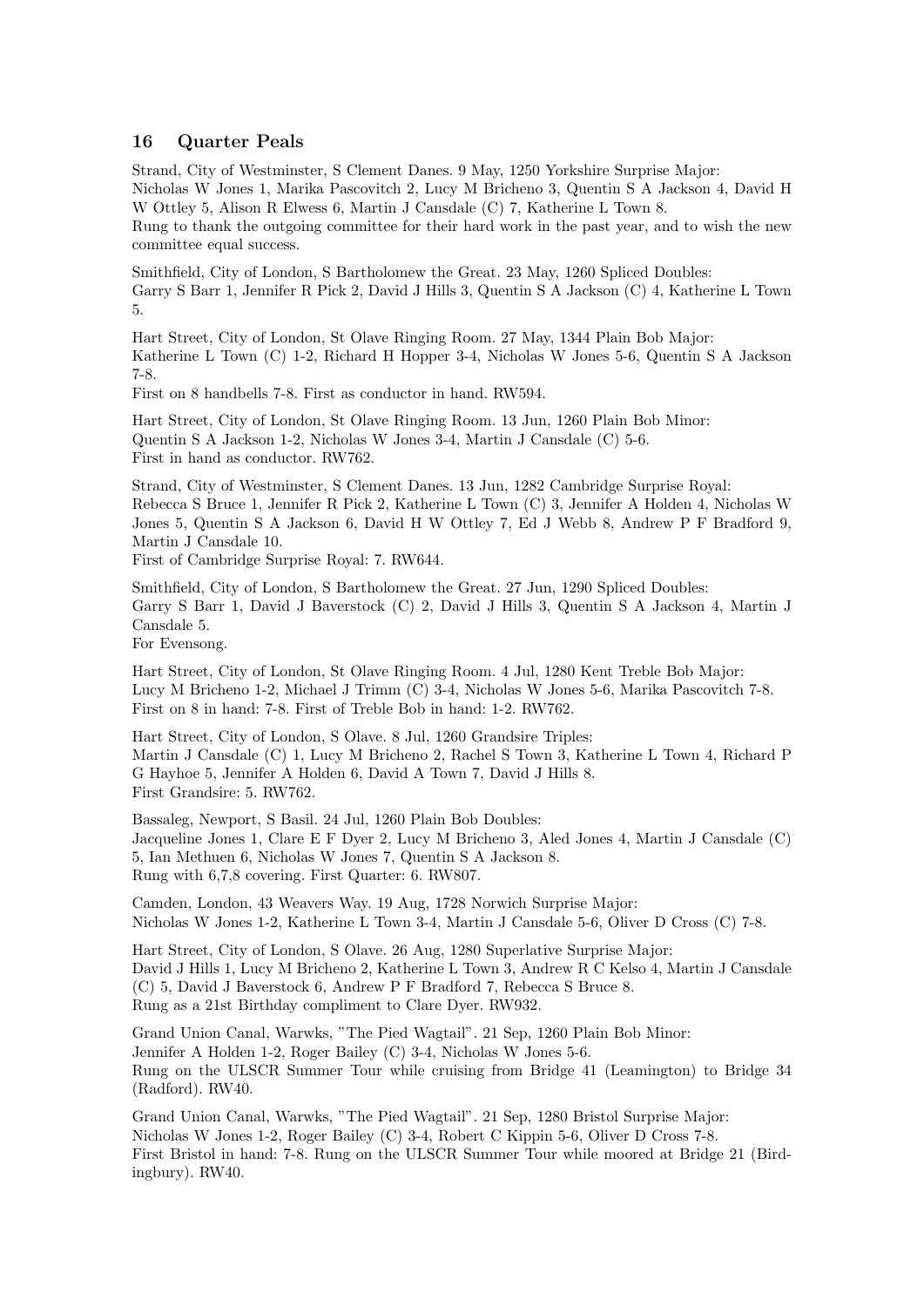Grand Union Canal, Warwks, "The Pied Wagtail". 22 Sep, 1280 Plain Bob Major: Nicholas W Jones 1-2, Roger Bailey (C) 3-4, Robert C Kippin 5-6, Quentin S A Jackson 7-8. Rung on the ULSCR Summer Tour while cruising from Napton Junction to Bridge 100 (Wolfhampcote). RW40.

Grand Union Canal, Northants, "The Pied Wagtail". 23 Sep, 1260 Plain Bob Minor: Clare E F Dyer 1-2, Nicholas W Jones 3-4, Roger Bailey (C) 5-6. First quarter in hand: 1-2. Rung on the ULSCR Summer Tour while cruising from Bridge 18 (Muscot Mill) to Bridge 29 (High House). RW40.

Strand, City of Westminster, S Clement Danes. 10 Oct, 1250 Pudsey Surprise Major: David J Hills 1, Katherine L Town (C) 2, Lucy M Bricheno 3, Charles W G Herriott 4, B Haley Barnett 5, Jennifer A Holden 6, Martin J Cansdale 7, Andrew P F Bradford 8. First in method: 3,5. RW1053.

Honor Oak Park, London, Upper Floor Flat, 1 Bovill Road. 19 Oct, 1344 Plain Bob Major: Jennifer A Holden 1-2, Katherine L Town 3-4, Nicholas W Jones (C) 5-6, Lucy M Bricheno 7-8. First quarter on 8 handbells: 1-2. Believed to be the first quarter at this address. RW1076.

Smithfield, City of London, S Bartholomew the Great. 24 Oct, 1260 Plain Bob Doubles: Charles W G Herriott (C) 1, Rupert H J Littlewood 2, Lucy M Bricheno 3, B Haley Barnett 4, Garry S Barr 5.

First as Conductor for Society. 25th Anniversary of first quarter (also PB5): 5. RW1170.

Exeter, Devon, St David's Churchyard. 30 Oct, 1260 Plain Bob Minor: Charles W G Herriott 1-2, Marika Pascovitch 3-4, Nicholas W Jones (C) 5-6. First quarter peal in hand: 1-2. RW1121.

Strand, City of Westminster, S Clement Danes. 14 Nov, 1282 Yorkshire Surprise Royal: James K Eggleston 1, Rebecca L Sugden 2, Martin J Cansdale (C) 3, Jennifer A Holden 4, Charles W G Herriott 5, B Haley Barnett 6, Andrew P F Bradford 7, Quentin S A Jackson 8, Andrew R C Kelso 9, David I Bassford 10.

Rung half muffled on Remembrance Sunday.

Hart Street, City of London, St Olave Ringing Room. 18 Nov, 1280 Plain Bob Major: B Haley Barnett 1-2, Oliver D Cross 3-4, Roger Bailey (C) 5-6, Lucy M Bricheno 7-8. First on 8 handbells: 1-2. RW15.

Hart Street, City of London, St Olave's Bell Chamber. 18 Nov, 1344 Plain Bob Major: Jennifer A Holden 1-2, Martin J Cansdale 3-4, Nicholas W Jones (C) 5-6, Charles W G Herriott 7-8.

First on 8 handbells: 7-8. RW15.

Clapham Junction, London, 55d Cologne Road. 27 Nov, 1344 Yorkshire Surprise Major: Nicholas W Jones 1-2, Roger Bailey 3-4, Andrew P Sparling 5-6, James R S Sawle (C) 7-8. For ULSCR Dinner Day. RW13.

Smithfield, City of London, S Bartholomew the Great. 28 Nov, 1260 Plain Bob Doubles: Clare E F Dyer 1, Lucy M Bricheno 2, Jennifer A Holden (C) 3, Richard P G Hayhoe 4, Quentin S A Jackson 5.

Rung for the ULSCR 59th Anniversary Dinner Weekend and as a birthday compliment to Ian Partridge.

Strand, City of Westminster, S Clement Danes. 12 Dec, 1296 Cambridge Surprise Minor: Peter M Jasper 1, B Haley Barnett 2, Lucy M Bricheno 3, James P Mort 4, Charles W G Herriott (C) 5, Garry S Barr 6.

To welcome William Walter Paxson, born Monday 6th December. On the eve of Peter Jasper's Blue Peter debut. RW42.

Egham, Surrey, S John the Baptist. 12 Dec, 1280 Yorkshire Surprise Royal:

Clare E F Dyer 1, Rebecca L Sugden 2, Charles W G Herriott 3, Katherine L Town 4, Jennifer A Holden 5, Andrew P F Bradford 6, James K Eggleston 7, David H Stone 8, Martin J Cansdale 9, Andrew P Sparling (C) 10.

A U.L. "Outreach" Quarter Peal. Also rung in nostalgic celebration of Mr. Bradford's undergraduate antics in Egham. Poor Andy...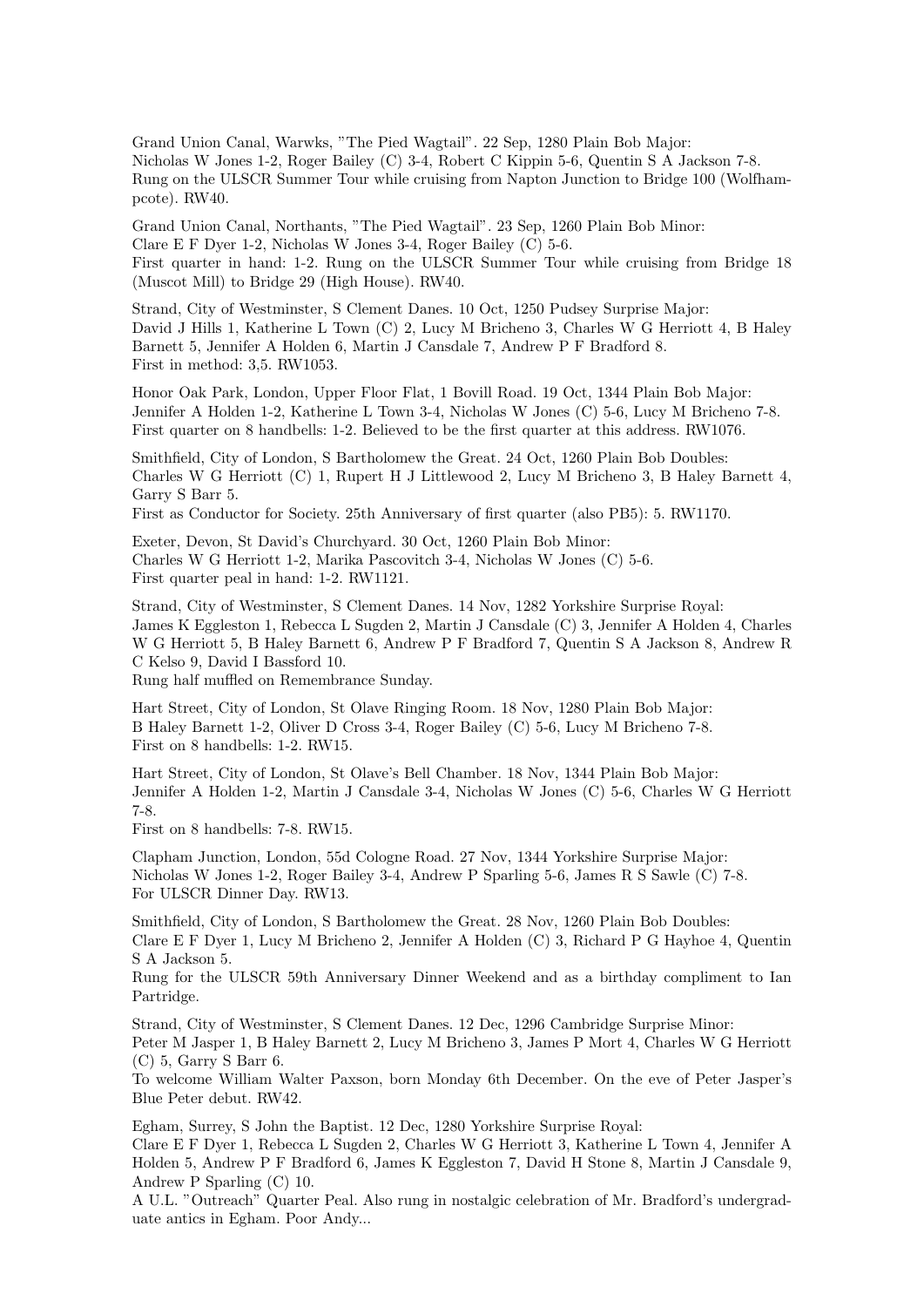Hart Street, City of London, St Olave Ringing Room. 16 Jan, 1344 Plain Bob Major: Jonathan Cresshull 1-2, Lucy M Bricheno 3-4, Nicholas W Jones (C) 5-6, B Haley Barnett 7-8. First quarter in hand: 1-2. RW189.

Hart Street, City of London, St Olave Ringing Room. 23 Jan, 1260 Plain Bob Minor: Clare E F Dyer 1-2, Jonathan Cresshull 3-4, Martin J Cansdale (C) 5-6. First quarter inside in hand: 3-4.

Egham, Surrey, S John the Baptist. 6 Feb, 1307 Erin Caters:

James K Eggleston 1, Ruth Blackwell 2, Charles W G Herriott 3, Katherine L Town 4, Jennifer A Holden 5, Andrew P F Bradford 6, Richard A Pearce (C) 7, David H Stone 8, David R Cox 9, William J Pearcey 10.

Circled tower: 1; First on ten: 10. First Erin for all except 6 and 7. First Erin Caters for all and Erin as conductor. An incentive for someone to learn to call Stedman Caters...

Strand, City of Westminster, S Clement Danes. 13 Feb, 1260 Plain Bob Triples: Garry S Barr 1, Clara P Westlake 2, B Haley Barnett 3, Nicholas W Jones (C) 4, Peter M Jasper 5, Lucy M Bricheno 6, Rebecca S Bruce 7, Quentin S A Jackson 8. Rung for the Society's peal weekend. RW529.

Smithfield, City of London, S Bartholomew the Great. 27 Feb, 1260 Doubles (6m, 1p): Jennifer A Holden 1, Peter M Jasper 2, Charles W G Herriott 3, Andrew R C Kelso 4, B Haley Barnett (C) 5.

Most methods: 5. RW334.

Strand, City of Westminster, S Clement Danes. 13 Mar, 1250 Yorkshire Surprise Major: Jennifer A Holden 1, Charles W G Herriott (C) 2, Rupert H J Littlewood 3, Peter M Jasper 4, B Haley Barnett 5, David H W Ottley 6, Andrew P F Bradford 7, Martin J Cansdale 8. First in method: 3. RW361.

Hart Street, City of London, St Olave Ringing Room. 5 May, 1264 Plain Bob Major: Lucy M Bricheno 1-2, Martin J Cansdale (C) 3-4, Nicholas W Jones 5-6, B Haley Barnett 7-8. RW533.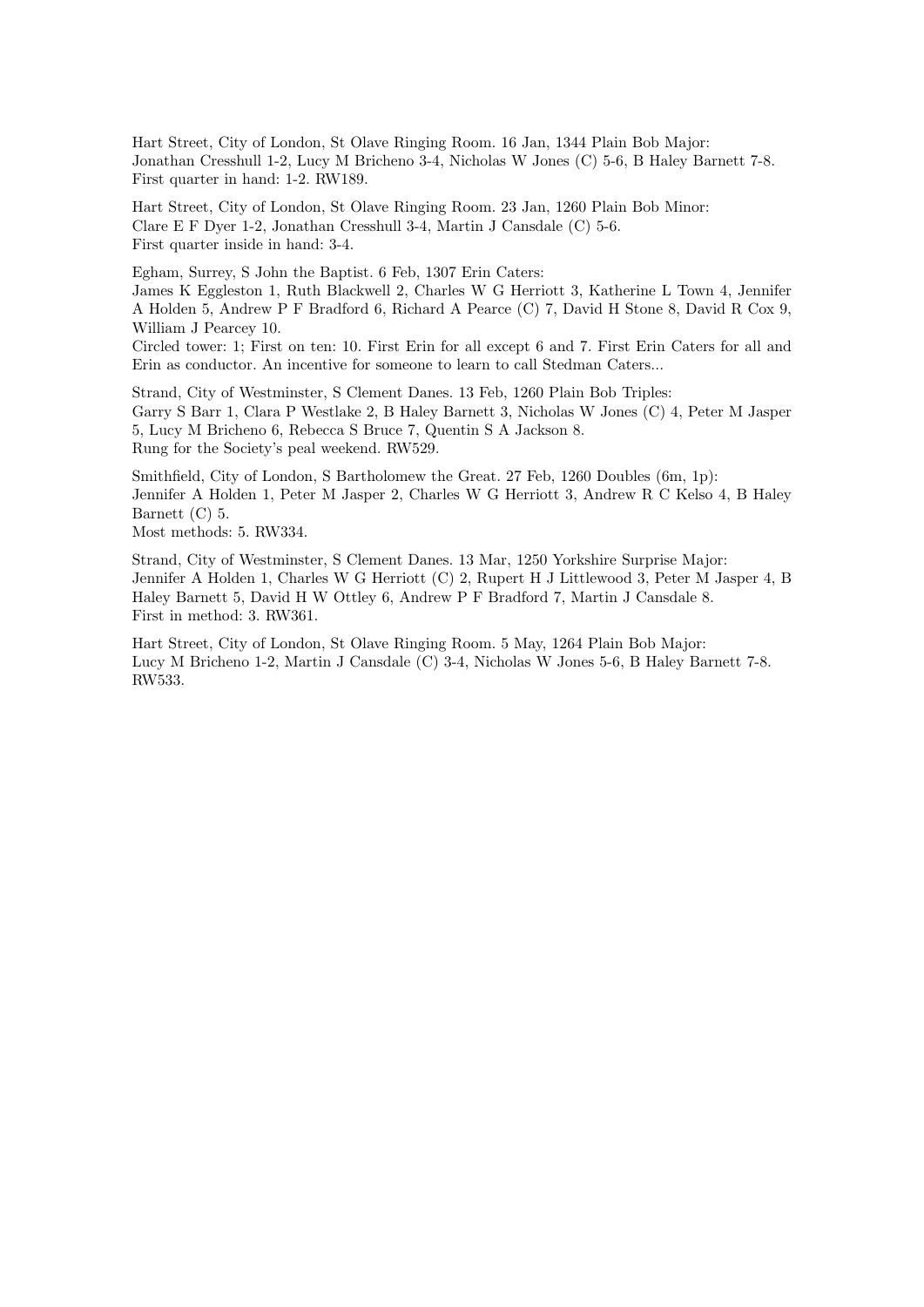# 17 Compositions

1. 15/5/2004 SOS 5040 Stedman Triples Philip A B Saddleton

| 231456   | 2 S H L Q 14             |   |
|----------|--------------------------|---|
|          |                          |   |
| 346125   | s                        |   |
| 216435   | x                        |   |
| (231456) | $\mathbf{x}$<br>ី        |   |
|          |                          |   |
| 356412   | x x                      |   |
| 512463   | x x                      |   |
| 163425   | x x                      | A |
| 641235   | x x<br>$\mathbf x$       |   |
| 435216   | x x                      |   |
|          |                          |   |
| 326541   | s                        |   |
| (342516) | $\mathbf{x}$<br><b>S</b> | В |
| 541326   | A                        |   |
|          |                          |   |
| 324156   | ЗB                       |   |
| 125346   | A                        |   |
| 231456   | 4B                       |   |
|          |                          |   |
|          |                          |   |

2. 26/5/2004 UL 5088 Kent Treble Bob Major William Hudson

| 23456   | м | B. | н |
|---------|---|----|---|
|         |   |    |   |
| 25463   | 2 | 3  | 2 |
| 42356   |   | 4  |   |
|         |   |    |   |
| 3 part. |   |    |   |

3. 27/6/2004 SOS 5042 Cambridge Surprise Maximus Graham A C John

| 23456 | м | IJ | н |
|-------|---|----|---|
|       |   |    |   |
| 53426 |   | s  |   |
| 46325 |   | 3  | s |
| 24365 |   |    | 3 |
| 64532 |   | s  |   |
| 32456 |   | s  | s |
|       |   |    |   |

Rounds at treble's backstroke snap after W.

4. 1/7/2004 UL 5040 Kent Treble Bob Royal Ian R Fielding

| 23456 | М                 | W              | н              |  |
|-------|-------------------|----------------|----------------|--|
|       |                   |                |                |  |
| 34256 |                   |                | 2              |  |
| 53246 |                   | 1              |                |  |
| 62345 | 1                 |                | 1              |  |
| 34625 |                   | $\mathbf{1}$   | 1              |  |
| 26543 | $\mathbf{1}$      | $\mathbf{1}$   |                |  |
| 34562 | $\mathbf{1}$      | $\mathbf{1}$   | 1              |  |
| 43265 | $\mathcal{D}_{1}$ |                | 2              |  |
| 64235 |                   | 1              |                |  |
| 43526 | 1                 | $\mathcal{D}$  |                |  |
| 25634 | 1.                | $\mathbf{1}$   |                |  |
| 43652 | $\mathbf{1}$      | $\overline{1}$ | $\overline{1}$ |  |
| 23456 | 2                 |                |                |  |
|       |                   |                |                |  |
|       |                   |                |                |  |

5. 14/7/2004 UL 5088 Kent Treble Bob Major John Nichol

| 23456           | м | В |  |  |  |  |
|-----------------|---|---|--|--|--|--|
|                 |   |   |  |  |  |  |
| 26435           | 2 | 4 |  |  |  |  |
| 42356           | っ | 3 |  |  |  |  |
|                 |   |   |  |  |  |  |
| 3 part.         |   |   |  |  |  |  |
| Rung to Oxford. |   |   |  |  |  |  |

6. 16/9/2004 UL 5088 Norwich Surprise Major Ian R Fielding

| 23456 | м | R | W | н |
|-------|---|---|---|---|
|       |   |   |   |   |
| 42635 |   | 4 |   |   |
| 56234 | 1 | 5 |   | 1 |
| 42563 |   | 4 |   | 1 |
| 35426 |   | 4 |   | 1 |
| 23456 |   | 5 | 1 |   |
|       |   |   |   |   |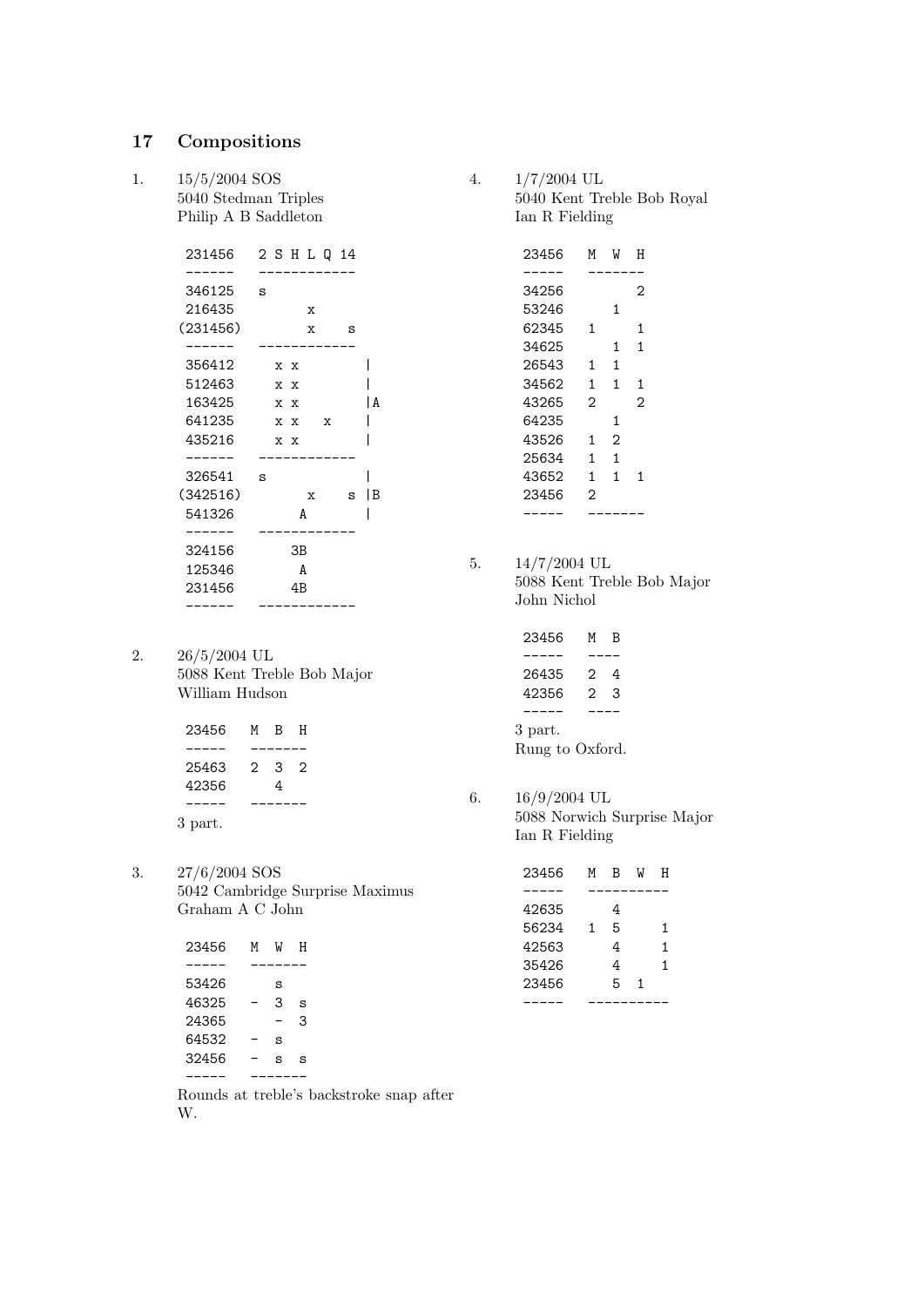7. 20/11/2004 UL 5152 Spliced S Major in 4 methods Albert J Pitman

| 23456 | М              | W              | В | Η              |                     |
|-------|----------------|----------------|---|----------------|---------------------|
|       |                |                |   |                |                     |
| 45236 |                |                |   |                | LC.CSC.             |
| 24536 | 3              |                |   |                | L.B.B.SL.           |
| 54632 |                |                |   |                | L.CL                |
| 36245 |                |                |   |                | SSS.C.SSS           |
| 24365 |                |                |   |                | LC.L.               |
| 32465 |                | 3              |   |                | LS.B.B.L.           |
| 42563 |                |                |   |                | CSC.CL              |
| 35264 |                |                |   |                | CSC.SL.             |
| 35642 |                |                |   |                | CS.BBBB.            |
| 35426 |                |                |   |                | BBBB.SC.            |
| 42356 |                |                |   | -              | LS.CSC.             |
| 25463 | 2              | $\overline{2}$ |   |                | L.B.LLLLL.B.L       |
| 34562 |                |                |   |                | L.CL.               |
| 46532 |                | 2              |   |                | $-$ CSC.S.B.SLC.SC. |
| 53462 |                |                |   |                | BBBBBBB.L.          |
| 45362 |                |                |   | -              | LCL.                |
| 23564 |                | 3              |   |                | CSC.S.B.B.L.        |
| 52364 |                |                |   |                | CSCCL.              |
| 43265 |                | 3              |   | $-$            | CSC.S.B.B.L.        |
| 64235 |                |                |   | 3              | LS.L.B.B.           |
| 52436 |                |                |   | -              | L.SL.               |
| 43526 | 3              |                |   | Ξ.             | L.B.B.S.CSC.        |
| 54326 |                |                |   |                | LCCSC.              |
| 32546 | 3              |                |   | -              | L.B.B.S.CSC.        |
| 53246 |                |                |   | Ξ.             | LCL.                |
| 62345 |                |                |   |                | L.BBBBBBB.          |
| 24653 |                |                |   |                | $CS$ . $CS$         |
| 25346 | $\overline{2}$ |                |   |                | SSS.B.S.CSC.        |
| 23456 |                |                |   | $\overline{2}$ | LS.L.B.             |
|       |                |                |   |                |                     |

1312 Bristol, 1280 each Cambridge, London and Superlative, with 112 changes of method and all the work of each method for every bell.

8. 30/11/2004 SOS 5024 Kent Treble Bob Major Donald F Morrison (no. 6)

| 23456 | M            | F/I          | W              |     |
|-------|--------------|--------------|----------------|-----|
|       |              |              |                |     |
| 42635 |              | a            |                |     |
| 56423 | 1            | X            |                |     |
| 24365 | $\mathbf{1}$ |              | 1              | l A |
| 34256 | $\mathbf{1}$ | X            | 2              |     |
| 23645 |              | a            |                |     |
| 63254 | 1            | $\mathbf{x}$ | 2              |     |
| 32465 |              | $\mathbf{x}$ | 1              |     |
| 42356 | 1            | $\mathbf x$  | $\mathfrak{D}$ |     |
| 23456 |              | A            |                |     |
|       |              |              |                |     |
|       |              |              |                |     |

 $a = B, V, F$ .

Contains all 24 each 56s, 65s and 8765s, and 16 each 3456s, 6543s and 2345s.

9. 6/12/2004 UL

5376 (5152, 5022) Aldenham Surprise Major

Roger Bailey

| (32456)      | м | W | н |
|--------------|---|---|---|
|              |   |   |   |
| 43256        |   |   |   |
| 54236        |   |   |   |
| 32645        |   |   | 3 |
| 36425        |   |   | っ |
| (36425) [ss] |   |   |   |
|              |   |   |   |

3 part. Start at the treble's backstroke snap.

True to all methods with fch Bac. Reduce to 5,152 by omitting [ss] in the last part, and to thence 5,022 by substituting sH for the final bob H. Contains 15 (14, 13.5) courses of 7-8 position for 3-4 and only 3 courses of 5-6 position. Rung to Yorkshire.

10. 8/12/2004 UL

5088 Yorkshire Surprise Major Ian R Fielding

| 23456 | $\mathbf{B}$ | M W | $s3/s4$ H |   |
|-------|--------------|-----|-----------|---|
|       |              |     |           |   |
| 24536 |              |     |           | 2 |
| 52436 |              |     | X         |   |
| 42635 |              |     |           | 3 |
| 42356 | $\mathbf x$  |     |           |   |
|       |              |     |           |   |
|       |              |     |           |   |

3 part.

3 courses of 8765's.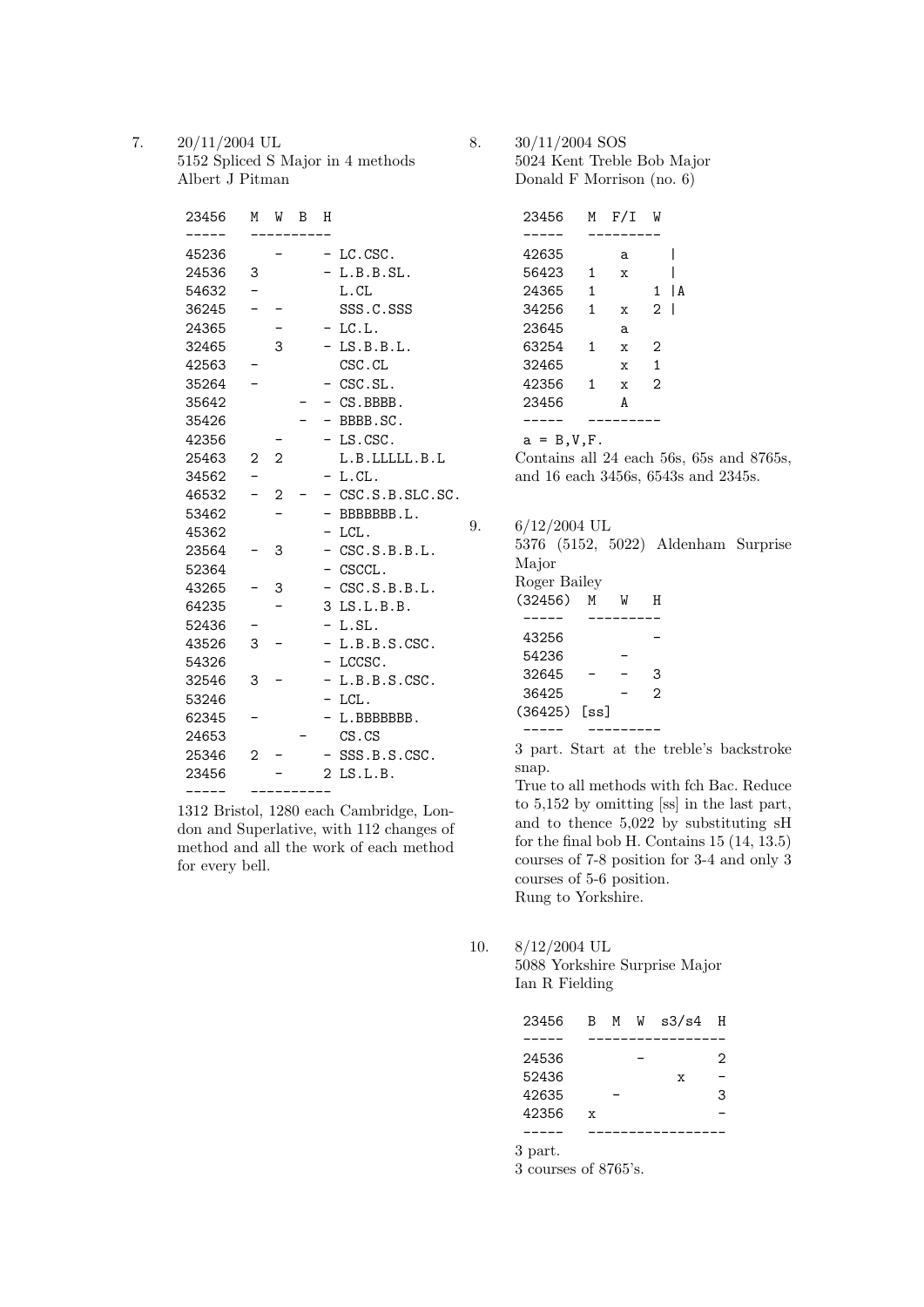11. 11/2/2005 UL

5088 Lincolnshire Surprise Major William Barton 23456 B M W H ----- ---------- 54632 - -  $43526 - 3$ <br> $32654 - 2$ 32654 42356 2 ----- ----------

3 part.

This is a rotation of the published version (CCC 1981 no 80).

12. 12/2/2005 UL 5088 Bristol Surprise Maximus David G Hull (no.4)

| 23456 | м | 9  | W | н   |  |
|-------|---|----|---|-----|--|
|       |   |    |   |     |  |
| 24356 |   |    |   | -S· |  |
| 54326 |   |    | S |     |  |
| 24365 | S |    | S |     |  |
| 53462 |   |    |   |     |  |
| 65432 |   |    |   |     |  |
| 63452 |   | -S |   |     |  |
| 23456 | S |    |   |     |  |
|       |   |    |   |     |  |

13. 12/2/2005 UL 5088 Spliced Surprise Major (4 methods) Philip G K Davies

| 23456 | W | н |              |
|-------|---|---|--------------|
|       |   |   |              |
| 52436 |   |   | RRRRRR/YCC   |
| 35426 |   |   | NNYC/CYC     |
| 42356 |   |   | CNNN/R/      |
| 34256 |   |   | NCCYCCC/     |
| 25346 |   |   | RY/R/        |
| 32546 |   |   | RYR/         |
| 43265 |   |   | YYYY/CNR/YY/ |
| 64235 |   |   | RN/NYN       |
| 23645 |   |   | CNNN/R/      |
|       |   |   |              |

3 part.

1344 Rutland; 1248 Cambridge. Lincolnshire (N), Yorkshire; 90 changes of method, all the work. Contains 114 cru's, Tittums.

14. 12/2/2005 UL 5376 (5040) Plain Bob Major E Maurice Atkins

| 23456 | W | м | н |
|-------|---|---|---|
|       |   |   |   |
| 42635 |   |   |   |
| 56234 |   |   |   |
| 35264 |   |   |   |
| 42356 |   |   |   |
|       |   |   |   |

11 times repeated, calling s for 1st bob H in parts 1, 4, 7 and 10; and s for 1st bob W in parts 1 and 7. Reduce to 5,040 by calling bob H in lieu of the last part.

15. 12/2/2005 UL

5088 London Surprise Major Stephen J Ivin

| 23456               | м | в | W | н |
|---------------------|---|---|---|---|
|                     |   |   |   |   |
| 45236               |   |   |   |   |
| 25346               |   |   |   |   |
| 32546               |   |   |   |   |
| 52436               |   |   |   |   |
| 35426               |   |   |   |   |
| 24653               |   |   |   |   |
| 56342               |   |   |   |   |
| 23645               |   |   |   |   |
|                     |   |   |   |   |
| 3 part.             |   |   |   |   |
| $69 \text{ cru's.}$ |   |   |   |   |

16. 12/2/2005 UL 5056 Superlative S Major C H Hattersley

| 23456 | В | м | W | н |
|-------|---|---|---|---|
|       |   |   |   |   |
| 52436 |   |   |   | 3 |
| 34625 |   |   |   |   |
| 23645 |   |   |   | 3 |
| 42635 |   |   |   |   |
| 62534 |   |   |   | 3 |
| 43526 |   |   |   |   |
| 53624 |   |   |   | 3 |
| 32546 |   |   |   | 3 |
| 35426 |   |   |   | 2 |
| 23456 |   |   |   | 3 |
|       |   |   |   |   |